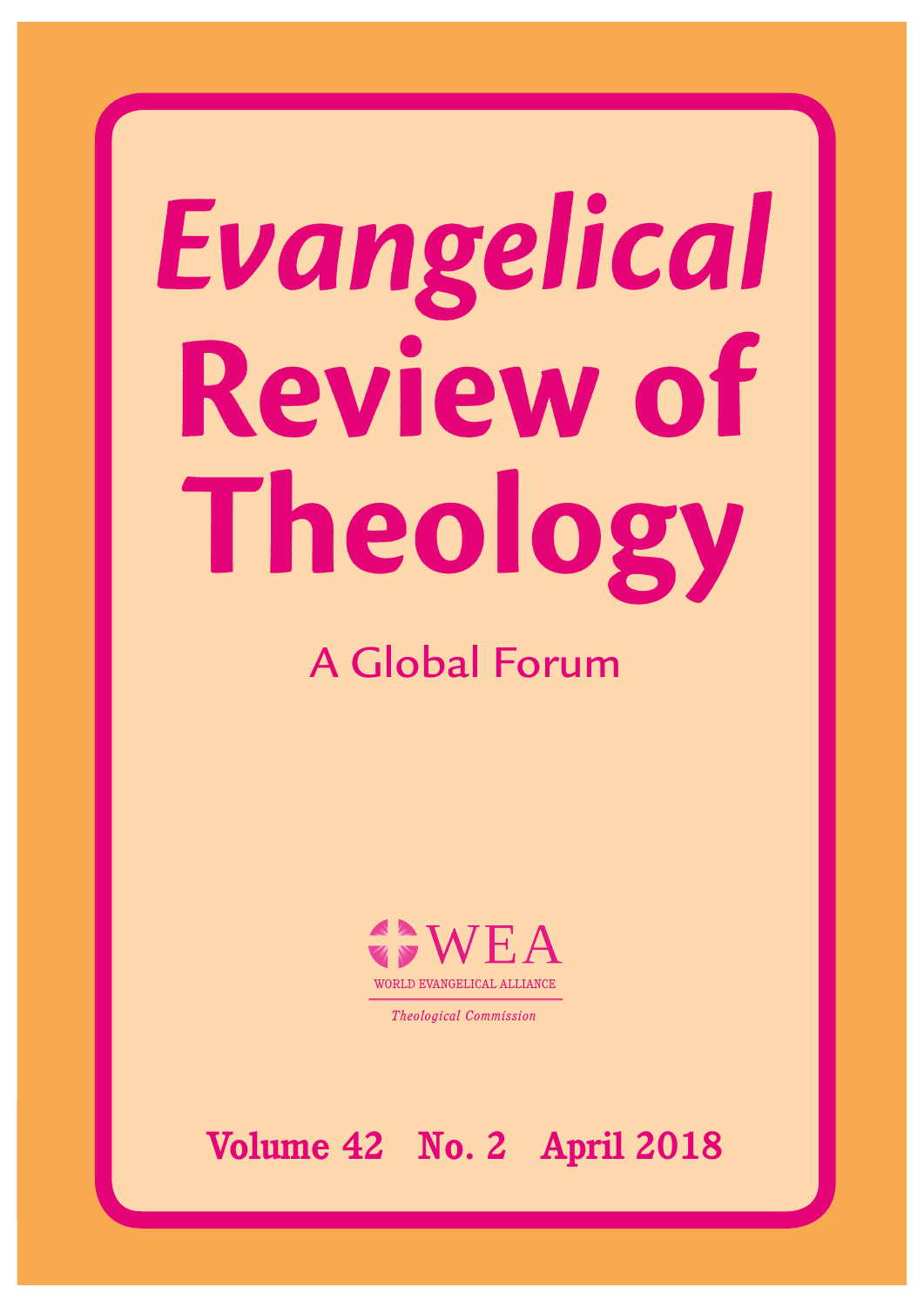# **Evangelical Review of Theology**

A Global Forum

Volume 42 • Number 2 • April 2018

See back cover for Table of Contents



WORLD EVANGELICAL ALLIANCE

*Theological Commission*

Published by

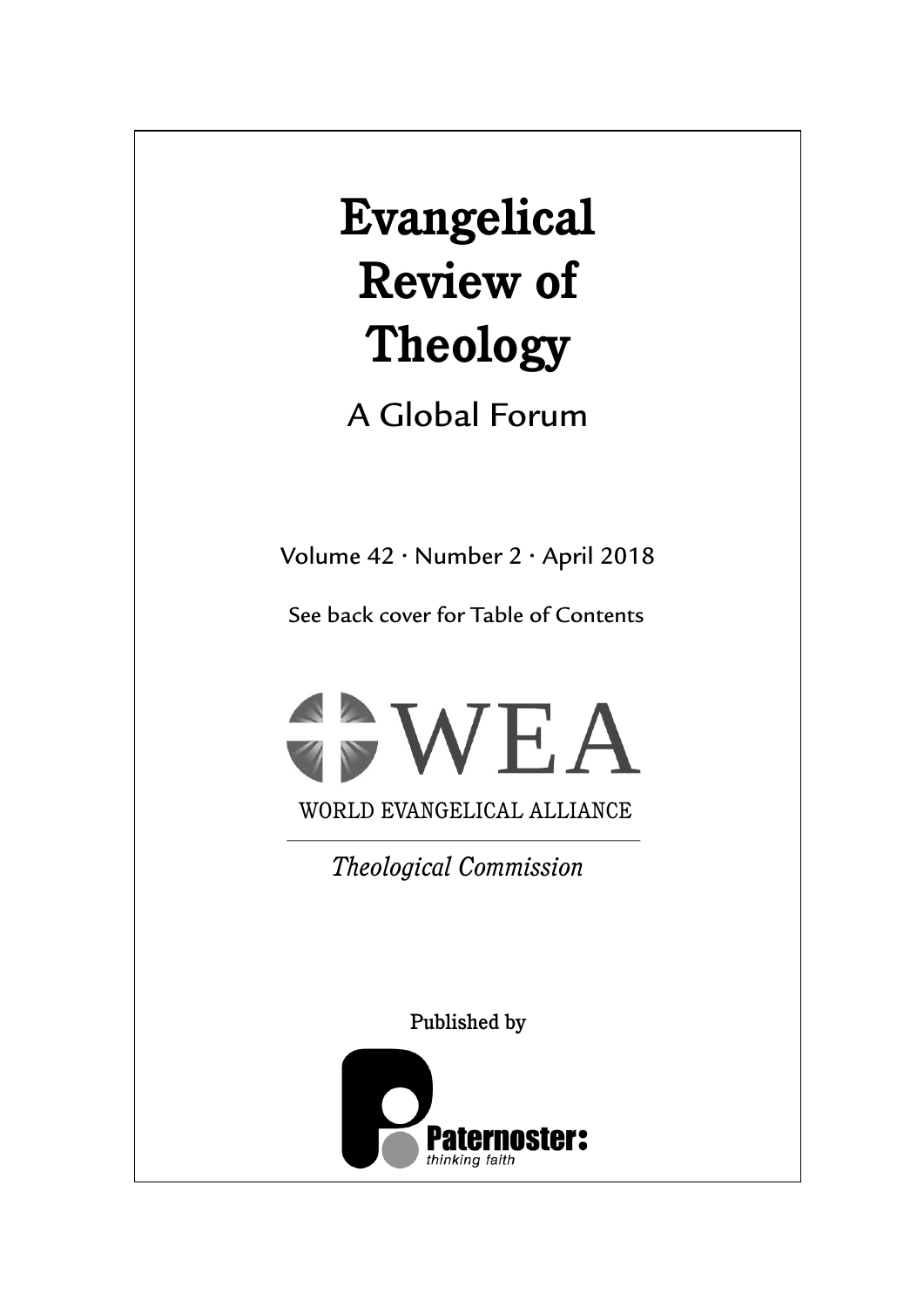## ISSN: 0144-8153 Volume 42 No. 2 April 2018

Copyright © 2018 World Evangelical Alliance Theological Commission

#### General Editor

Dr Thomas Schirrmacher, Germany

Executive Editor

Dr Bruce Barron, USA

Assistant Editor

Dr Thomas K. Johnson, Czech Republic

Book Review Editor Michael Borowski, Germany

#### **Committee**

Executive Committee of the WEA Theological Commission Dr Rosalee V. Ewell, Brazil, Executive Director Dr Thomas Schirrmacher, Germany, Executive Chair Dr James O. Nkansah, Kenya, Vice-Chair

#### Editorial Policy

The articles in the *Evangelical Review of Theology (ERT)* reflect the opinions of the authors and reviewers and do not necessarily represent those of the Editors or the Publisher.

The Editors welcome both unsolicited submissions and recommendations of original or previously published articles or book reviews for inclusion in *ERT*. Manuscripts, reviews, queries and other communications may be addressed to the Executive Editor at bruce.barron0@gmail.com.

Printed and bound in Great Britain for Paternoster Periodicals by AlphaGraphics, 8-9 Vanguard Court, Preston Farm, Stockton-on-Tees, TS18 3TR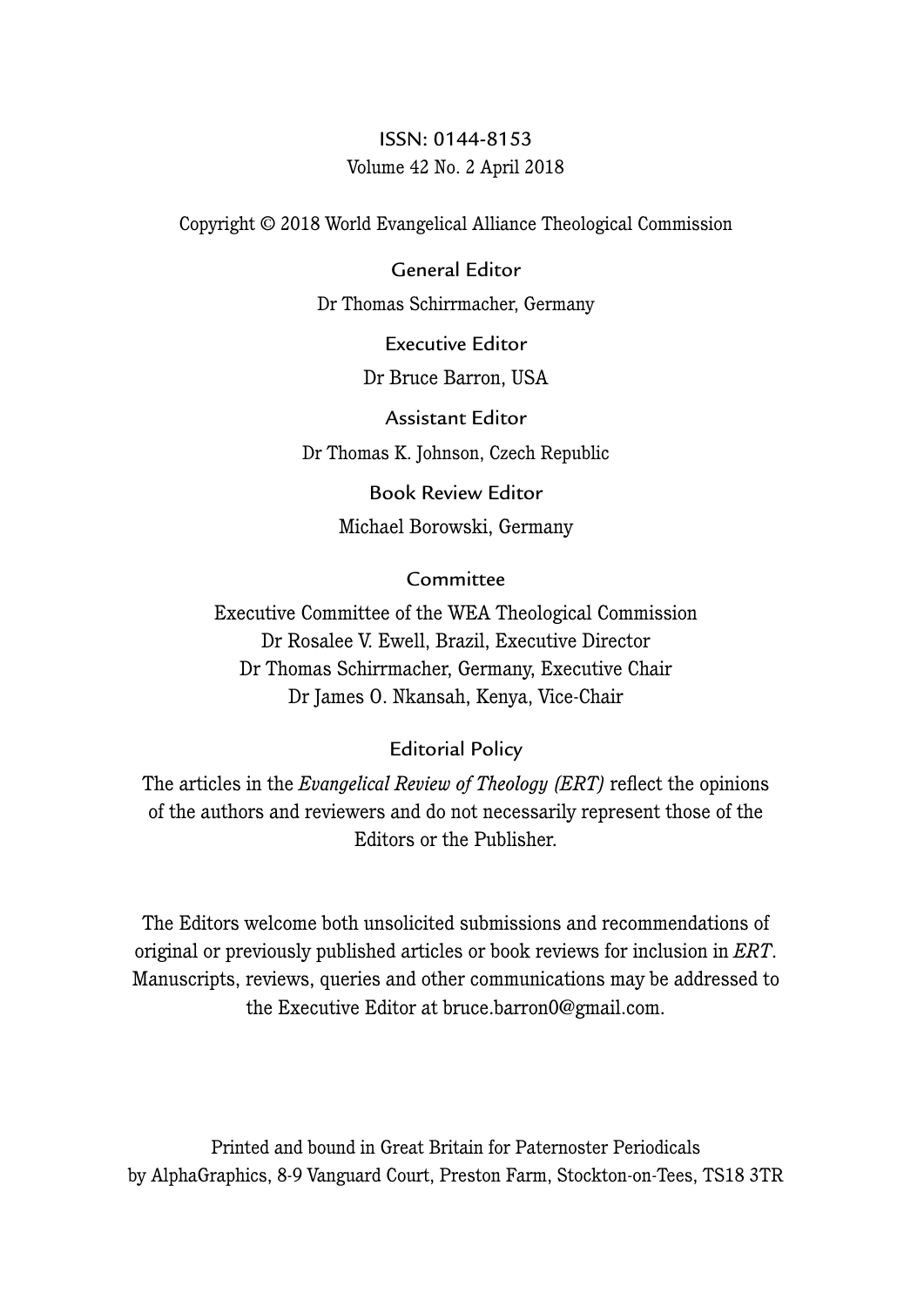# **'Scripture and Tradition' and 'the Church in Salvation': Catholics and Evangelicals Explore Challenges and Opportunities**

*A Report of the International Consultation between the Catholic Church and the World Evangelical Alliance (2009–2016)*

# Introduction: Setting the Frame for Our Consultation

## The Biblical Foundations for This Consultation

1. The love of God has been poured out by the Holy Spirit into the hearts of believers (Rom 5:5). This love summons Christians to follow Christ, embracing the way of the cross in humble self-giving (Phil 2:1–11). In this spirit of love all are called to strive for what makes for peace and for building up the body, with all concerned for the whole community, the strong caring for the weak (Rom 14:19– 15:2). Being joined to Christ through faith, each person is personally associated with Christ and becomes a member of his body. But what is the Church, and who belongs to the Church, which is his body? We take consolation in knowing that the Lord knows his own and his own know him (Jn 10:14).

Evangelicals understand that through the power of the Holy Spirit, the very moment one enters into a relationship with Christ through a personal commitment in confessing Jesus as Lord and Savior (Mt 16:16) and is baptized, one belongs to the Church, the community which he established  $(Mt 16:18)$ .<sup>1</sup> As a fruit of this faith, the Christian undertakes the path of life-long discipleship.

Catholics understand that a person is received into the Church at the moment of Baptism, whether as an infant or an adult, and it is expected that the person's initiation into the church will be deepened through a personal relationship with Jesus Christ that is sealed through confirmation and participation in the Eucharist, as they seek to live as his disciples.

2. The unity of the body of Christ is founded on "one Lord, one faith, one baptism, one God and Father of us all" (Eph 4:5). The church celebrates unity with Christ and with one another in the Lord's Supper/Eucharist in which his death and resurrection are proclaimed and celebrated until he comes in glory. At his second

**<sup>1</sup>** As stated in the document *Evangelical-Roman Catholic Dialogue on Mission* (ERCDOM): 'Conversion and baptism are the gateway into the new community of God, although Evangelicals distinguish between the visible and invisible aspects of this community. They see conversion as the means of entry into the invisible church and baptism as the consequently appropriate means of entry into the visible church' (4.3).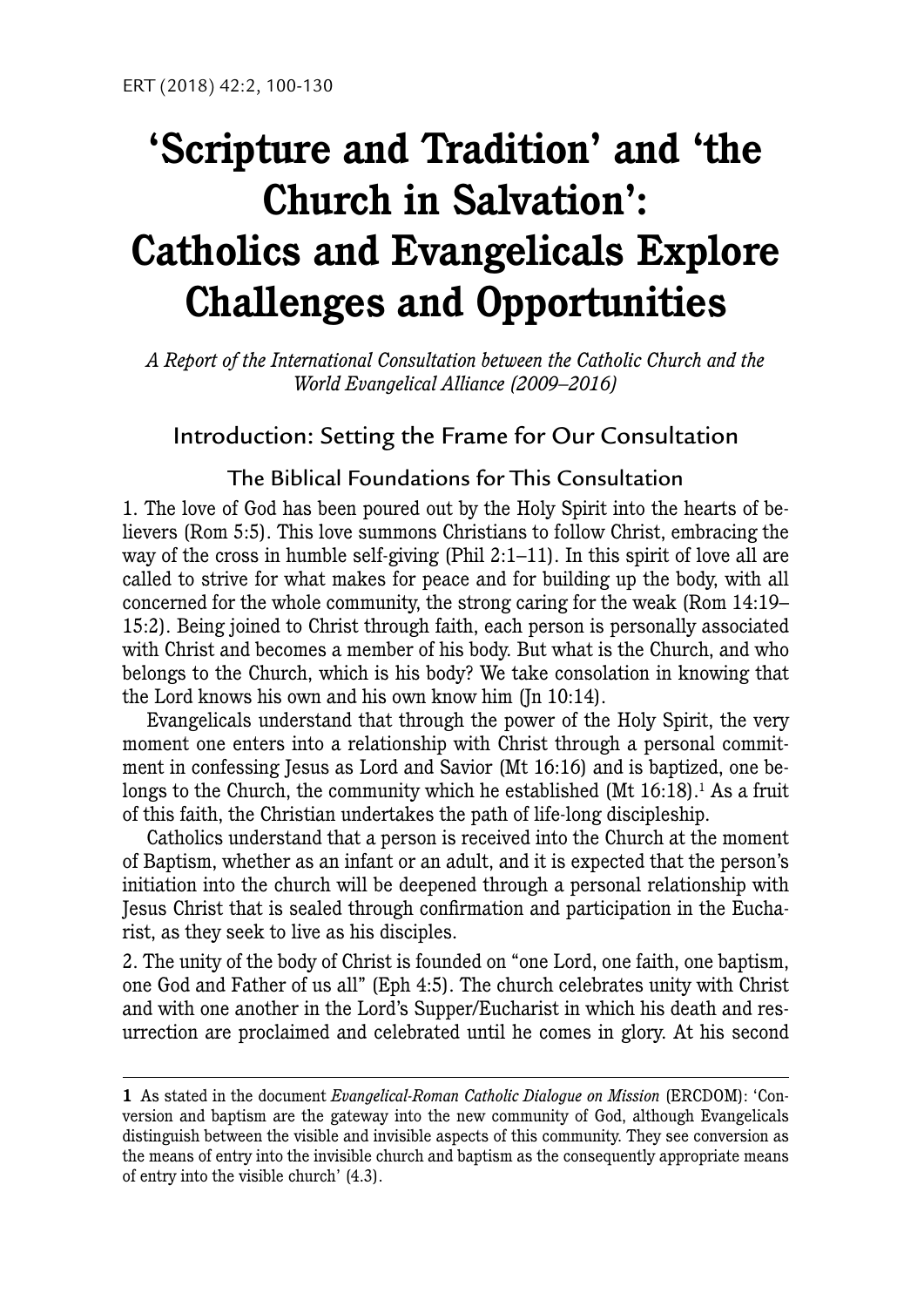coming it will then be revealed in the heavenly community who belongs to the unity of the body of Christ throughout the ages and from all countries and languages. Then, the whole creation will be incorporated into the eternal doxology of praise to God (Rev 5:11–14; Phil 2:10–11; Rom 8:19–23; 1 Cor 15:28). While we look forward to the final consummation of all things, we are called in the Church to be Christ's body in the here and now.

3. Christ's prayer for unity in John 17 takes as its premise that his present and future disciples be brought into the unity that he shares with the Father and the Holy Spirit. This unity testifies to the world that "you have sent me and have loved them even as you have loved me" (Jn 17:23). There is a unity which the church receives, and which God has given.<sup>2</sup> But unity also comes to us as a task, one that can only be accomplished by the Spirit working in and through us. The Apostle Paul makes an appeal "that there be no dissensions among you and that you be united in the same mind and the same judgment" (1 Cor 1:10).

4. We realize that in the history of the Church, continuing even to today, divisions have damaged the visible unity of the Church and shaken the credibility of the Gospel that is to be preached in the world. Unity is something deeply desired by our Lord and empowered by his Spirit. Therefore, the Church may not remain comfortable when the body of Christ is divided (cf. 1 Cor 12:25), but is called to strive for the greatest possible unity which Christ himself calls for (Jn 17:20–23; Phil 2:5). In doing so, we are agreed that the Church must make every effort to preach the Gospel in its truth and purity, though we have not always understood what that means in the same way. We recognize that in the history of the Church, striving for the truth of the Gospel has not always resulted in unity or resolved all of our differences. But we also welcome the renewed effort to address these divisions in our present consultation.

# The Challenges Encountered among Evangelicals and Catholics

5. According to the reports our consultation commissioned from 22 countries and from five continents, relations between Catholics and Evangelicals vary according to the regions, local history, public recognition and role in society as well as other new and emerging circumstances. While mutual ignorance and mistrust, fears and prejudices, as well as majority/minority dynamics have prevented relations from being improved in certain countries, in other areas where Catholics and Evangelicals are challenged by the contemporary society, or exist as minorities threatened by religious persecutions, or work in common efforts to confront poverty or various natural disasters, collaboration has been established at different levels.

6. There is a wide range in the quality of local relationships. Sometimes relations

**<sup>2</sup>** As affirmed in the WEA Statement of Faith: 'We believe in … the Unity of the Spirit of all true believers, the Church, the Body of Christ' and in the Decree on Ecumenism, *Unitatis Redintegratio*  l: 'Christ the Lord founded one Church and one Church only.'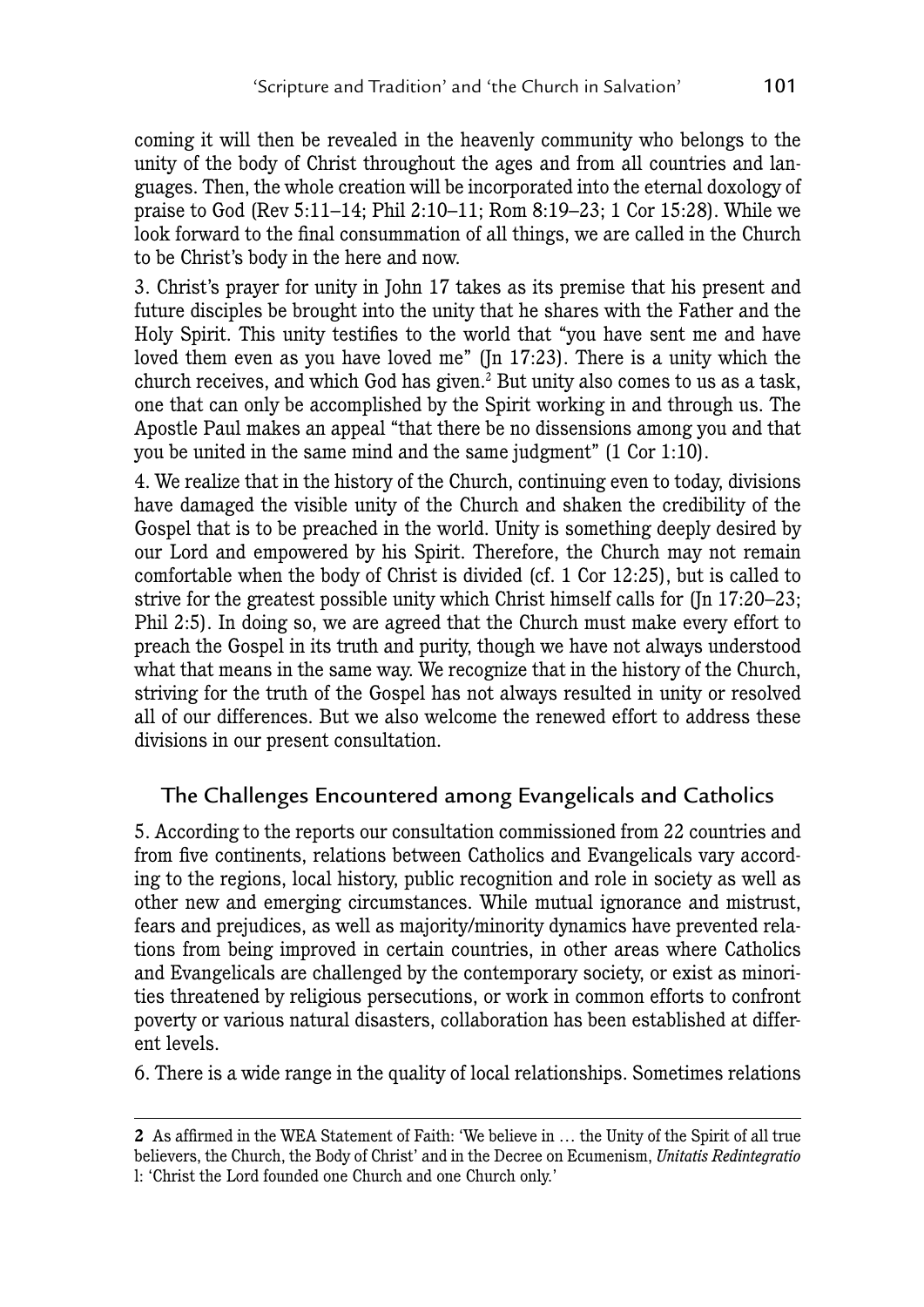are characterized by open rivalry and opposition in the missionary field, marred by accusations and counter-accusations of proselytism, persecution, inequality, idolatry, and/or rejection of the recognition of the Christian identity of the other. At other times or places, relationships are characterized by open collaboration in the public sphere, especially in family matters and ethical and moral campaigns at every level, as well as prayer initiatives and evangelistic and common charitable campaigns inspired by the Bible.

7. Members of the Consultation are happy to note that in most parts of the world there is a consciousness of the need to improve our relationship. Catholics and Evangelicals are convinced that "Mission belongs to the very being of the church. Proclaiming the word of God and witnessing to the world is essential for every Christian. At the same time, it is necessary to do so according to gospel principles, with full respect and love for all human beings."3 In accordance with the principles of the Gospel, important steps can be taken together through mutual knowledge and recognition, healing of memories, theological dialogue, as well as encouraging local collaboration between Catholics and Evangelicals wherever possible and appropriate.

# The Contemporary Challenges to the Christian Witness

8. Neither Catholics nor Evangelicals can escape the challenges that an increasingly globalized context poses, where the paradigm is shifting more and more to a secular view of society and culture. This raises the question of how the gospel can be preached adequately in this context without giving in to the pressure to conform to the world. Challenges come to us in different forms:

- There is a creeping secularism that is antagonistic to the Christian faith as we live as strangers in an increasingly strange land (1 Pet 1:1). In many places religion has been relegated largely to the private sphere of the individual with little or no public presence of religion allowed. Many people have forgotten that they have forgotten God. There is an increasing erosion of the churches themselves which affects their impact on society and culture. This erosion is not only in the West; this is a global challenge. It is an erosion whose longterm effects are not yet fully understood.
- Our age is experiencing an ethical disorientation, one that often disallows God and his revelation to serve as any type of reference point for ethical discussion. In sexual morality, there is an underlying assumption that everyone is free to do what is perceived to be right in their own eyes; there is no longer basic agreement on the definition of marriage; sexual orientation now is the accepted way of defining who we are as human beings and the redefinition of marriage to include same-sex unions is more and more common. The dignity

**<sup>3</sup>** Pontifical Council for Interreligious Dialogue, World Council of Churches and World Evangelical Alliance, *Christian Witness in a Multi-Religious World: Recommendations far Conduct,* Preamble, Geneva, 28 June 2011.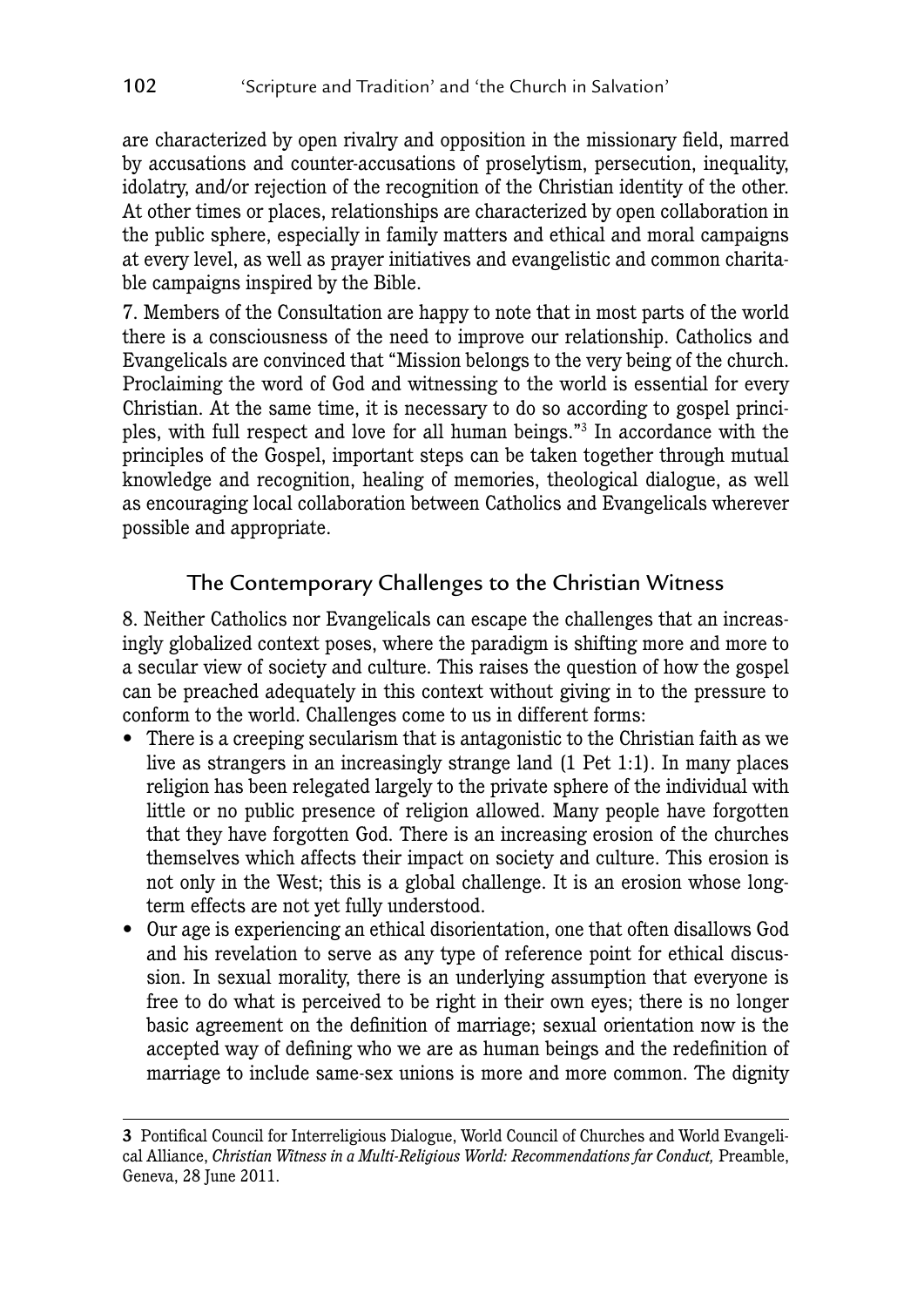and sanctity of human life at all stages is under attack. Euthanasia, assisted suicide, abortion, and some genetic and reproductive technologies threaten and undermine the basic understanding of what it means to be human. This in turn also has repercussions for the primary foundation of society—the family.

• Religious and ideological diversity is the norm in many societies and cultures around the globe. Although that is not necessarily problematic, it does serve as a challenge to the church because the truth of the Gospel can be seen as just one option among many. The exclusive claims of Christ himself (Jn 14:6) are perceived by some as a direct affront to the dominant controlling ethos of toleration. Religious pluralism has had the unintended consequence of intensified violence caused by an increasingly polarized religious environment. A perceived lack of conviction on the one hand is met with religious radicalization on the other. In such a polarized context, those on the extremes use their religious convictions to justify violence against those with whom they disagree. In this context, we note with dismay and sadness that Christians are persecuted in many countries around the world today. It is our duty to pray for the persecuted church and to stand up for religious freedom wherever it is denied.

#### Response to These Challenges and Our Shared Beliefs

9. To what extent can Evangelicals and Catholics continue to face such challenges alone and apart from one another? What of our present situation? The participants in this consultation, appointed by the World Evangelical Alliance and the Pontifical Council for Promoting Christian Unity, are convinced that the urgency of the present situation makes it imperative that we as Evangelicals and Catholics speak and act together wherever we can to confront these challenges. We are called together by Christ so that the world may come to realize his presence in a world that is fractured and fragmented—a world which he loved even to the point of death and still loves ( $\text{In } 3:16$ ; 17:20–23).

One purpose of this consultation has been to explore areas of common concern. Part of discerning what we can do together has been learning more about each other's personal faith and commitment to Christ's Gospel and his mission to save a dying world. We have also sought to explore more deeply those issues which continue to divide us. We do so because our divided witness weakens our response to these challenges in the eyes of the world. While we recognize our enduring divisions, we can acknowledge the work that each other is doing and even consider working together in as many areas as possible.

10. We as Catholics and Evangelicals are in agreement that Christians believe: that God is triune, Father, Son and Holy Spirit, three persons in one God (Gen 1:1–3; Mt 28:19; Jn 1:1; 10:30, etc.); that he created all things, both visible and invisible, by his Word (Gen 1; Jn 1:3; Col 1:16–17); that human beings brought sin into this world, and as a result, all are born sinful and in need of forgiveness and reconciliation with God (Rom 3:20–23); that the Word, the second person of the Trinity, became flesh (Jn 1:14) as our Lord and Savior, true God and true man in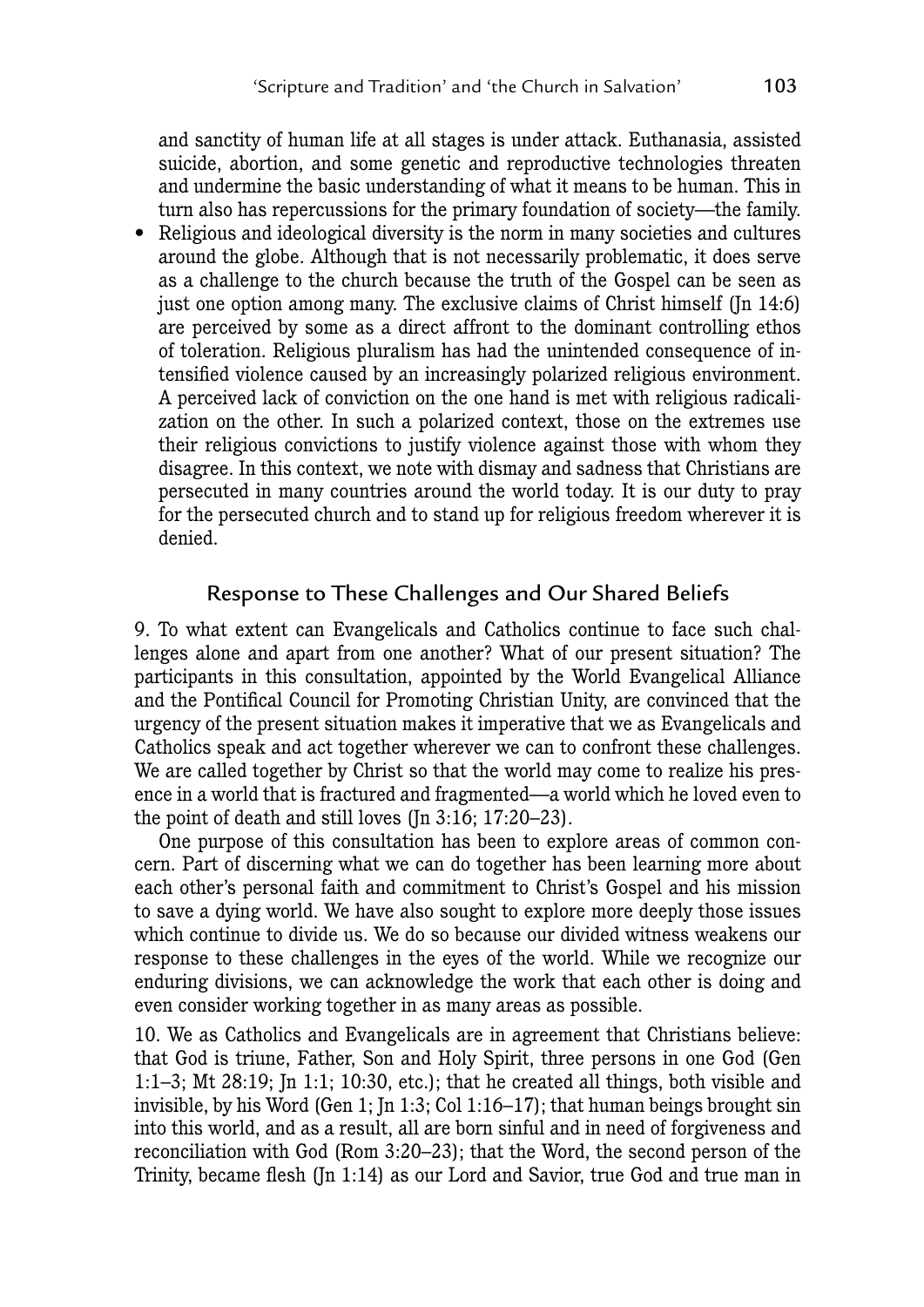one person (Col 1:19); that he came to earth as both God and man to save us from our sins (Phil 2:5–11; Col 2:9), that he was born of the virgin Mary, suffered under Pontius Pilate, was crucified for our sins, died, and was buried, he descended into hell (1 Pet 3:18–19) and rose again on the third day and ascended into heaven where he sits at the right hand of the Father and will judge the living and the dead on the last day. We believe in the Holy Spirit who leads us to repentance, calls us to faith, justifies us by grace through faith, and enlightens us with the Word of God as he inspired the Apostles and prophets; therefore we believe that all Christians of any community can have a living relationship with God, Father, Son and Holy Spirit which the Spirit himself enables; it is the responsibility and privilege of all Christians to proclaim the saving Gospel to all who have not repented, believed and committed their lives to Jesus Christ (2 Cor 5:18); we also believe that the Spirit calls and gathers all believers into his one, holy, catholic,<sup>4</sup> apostolic Church where we strengthen and build one another up in the body of Christ as we receive his gifts of Baptism and the Lord's Supper (1 Cor 11:23–34; 1 Cor 12:12; Mt 28:19; Mk 16:16; Mt 26:26–29). We look forward to the resurrection of the body and to the time when we will see God face to face and live with him forever (1 Cor 15; 1 Cor 13:12).

11. While we rejoice in holding these elements of faith in common, we also recognize that we are called to grow in understanding of those areas where there has not been full agreement, and address them directly. Two long-standing differences of great significance have been our understandings of the authority of Scripture and Tradition, and the role of the Church in salvation. There are other important areas of disagreement which we hope to address in future discussions, but due to limits of time and resources, in this text we will address only these two historically divisive issues.

12. Finally, in this introduction it is important to note that the Evangelical movement itself constitutes a highly differentiated ecumenical network. The World Evangelical Alliance brings together Evangelical Christians from Anglican, Lutheran, Reformed, Anabaptist and Pentecostal traditions. This diversity has significant consequences particularly for ecclesiology—that is, questions pertaining to ministry, authority and ecclesial structures, sacraments, and the nature of the church. These Churches differ greatly in their relationship to the Catholic Church. In view of the doctrinal issues raised in our dialogue, such differences were clearly in evidence. The challenge is made more complex when considering that the Evangelical movement has chosen not to address ecclesiological differences among the members of the WEA, but rather to focus on cooperation in common prayer, evangelism, and witness.5

**<sup>4</sup>** The word 'catholic' in the creed means 'universal'.

**<sup>5</sup>** On the ecclesiological convergences and differences between the Evangelical and Catholic understandings, see *Church, Evangelization, and the Bonds of Koinonia; A Report of the International Consultation between the Catholic Church and the World Evangelical Alliance (1993–2002),*  especially Part 1, 'Catholics, Evangelicals, and *Koinonia'*, Sections B and C.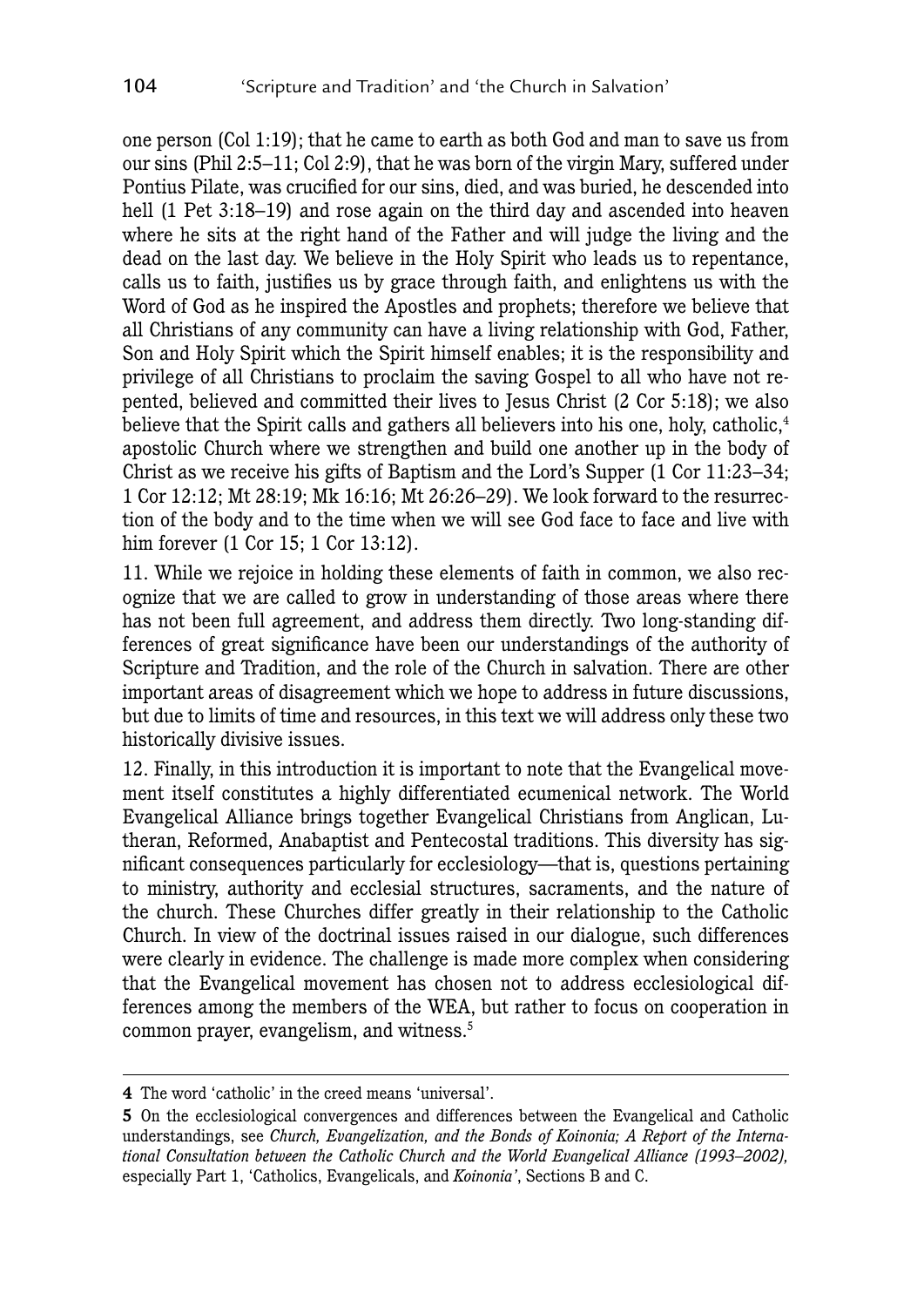#### Method of the Consultation

13. The current round of consultations has built upon the Evangelical–Roman Catholic Dialogue on Mission (1977–1984), the 1993 Venice Consultation between the World Evangelical Fellowship and the Pontifical Council for Promoting Christian Unity, and the *Church, Evangelization and the Bonds of Koinonia* document (2002). The current consultation brought together 13 participants from 10 different countries on 5 continents, ensuring that many different perspectives would be given voice in our discussions.

14. The members of this consultation were given the mandate to enter into conversation representing our diverse communities, seeking greater mutual understanding, and attempting to identify the state of our relations and how they might proceed appropriately and responsibly. Over the past six years, we met in São Paulo, Brazil; Rome, Italy; Chicago, USA; Guatemala City, Guatemala; Bad Blankenburg, Germany; and Saskatoon, Canada. In all of these places we met with local Evangelicals and Catholics and heard areas of concern and examples of cooperation in each of their regions.

At our meetings, we presented papers, explained our positions, argued, asked questions, prayed together (and separately) for God's reconciling grace, gained insights—and asked more questions. We were not in the business of compromise and negotiation, but rather of respectful and frank conversation, aware that nothing other than a deep honesty, graciously articulated, would serve our communities well. When we gathered, we sought to be faithful to Jesus Christ even when we encountered disagreements. The way forward was for us firstly to map out convergences, building on previous consultations, and on the basis of our respective teachings and practices; secondly, to name aspects of the other tradition which give us encouragement, where we rejoice in seeing God at work, and where we may learn from the other; thirdly, with the help of the dialogue partner, to formulate questions to each other in a respectful and intelligent way (hence the term 'fraternal'), thus identifying issues we were not able to resolve in this round of consultation, which still need to be addressed by our respective communities.

With mutual trust and respect, we have sought to undertake this task in a way which also records the understanding we have gained, the insights which allow us to pose the questions differently than we may have done prior to the current round of consultation. With prayer and a desire to be true to our calling and our convictions, we have posed questions that are intended to stimulate further discussion between Catholics and Evangelicals that will spill over into our own respective communities where we would like to see the conversation continue. It is our fervent hope that the Holy Spirit would enable us to go deeper in our selfunderstanding as we learn from each other about the God who loves us all and gave himself for us.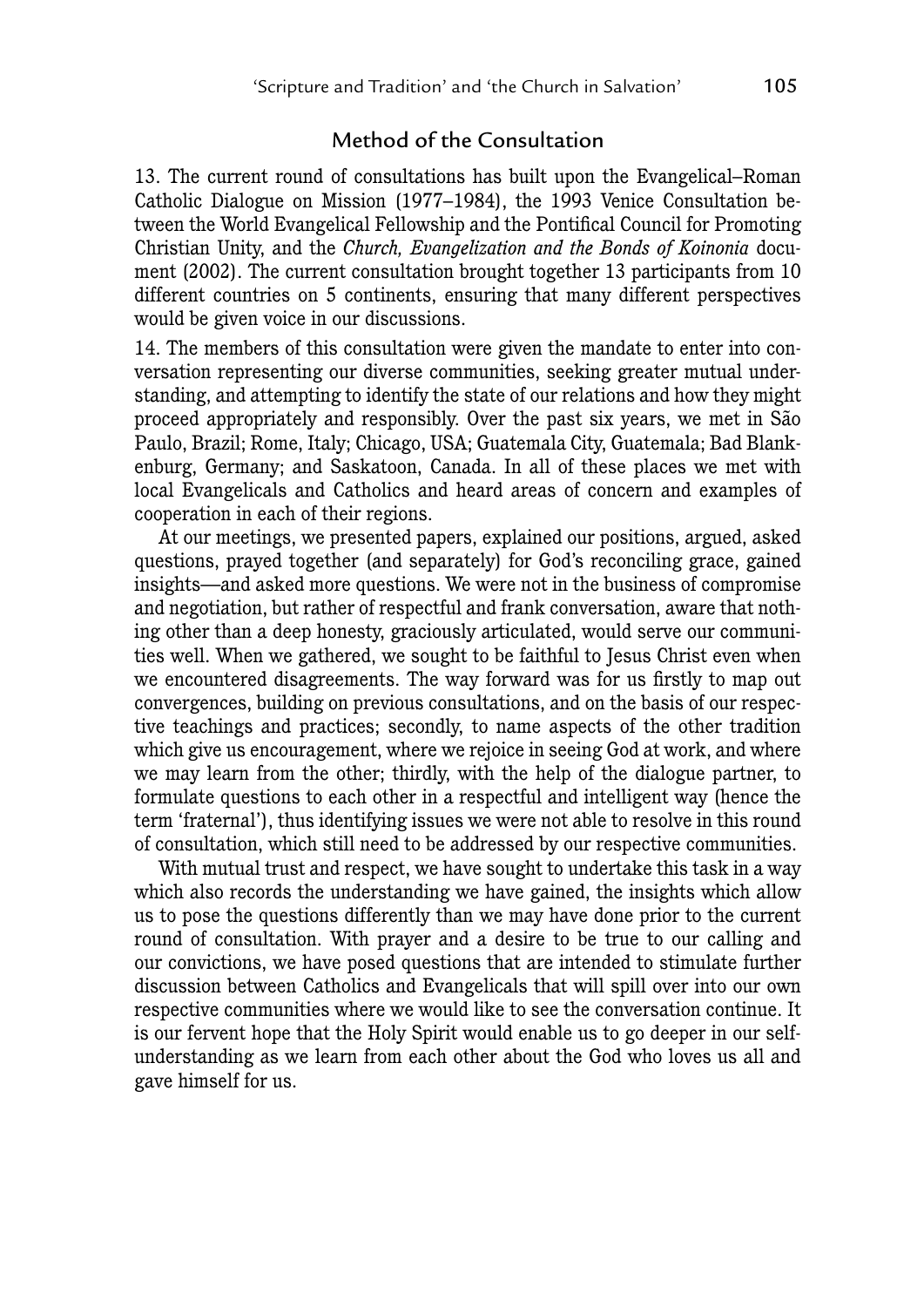# Part 1: The Word of God Is Living and Active: Evangelicals and Catholics Reflect Together on the Scriptures and the Apostolic **Tradition**

## Introduction

15. Catholics and Evangelicals have long seen ourselves as standing in opposition to each other regarding the authority of Scripture, and its relation to Tradition. From the time of the Reformation and Counter-Reformation, our respective positions seemed well summarized by two radically distinct alternatives: *Scripture alone* or *Scripture and Tradition.* Churches of the Reformation, which are an important part of an Evangelical inheritance, continue to be convinced that the Bible will always be the ultimate authority in matters of faith, doctrine and practice, that the church can and has erred, and that authority is only to be sought in the Word of God. Catholics have stressed the need for and the authority of the Church's teaching office in the interpretation of the Bible.<sup>6</sup>

16. Meeting in our present context, five hundred years after the beginning of the Reformation era, Evangelicals and Catholics taking part in this consultation were able to discern that we have come a long way from the disputes and battle lines of the 16th century. This is not to say that we are now in or nearing full agreement, but we have come to realize that we can rejoice in the growing centrality of the Scriptures in the lives of Catholics as well as Evangelicals. We also rejoice in the convergences apparent to us in our understanding of the significance of the Apostolic Tradition and the transmission of faith through the generations.<sup>7</sup>

17. Under the headings of 'Scripture', 'Apostolic Tradition', and 'Scripture and Tradition', we begin by identifying common ground or convergences; then proceed, in light of a deeper understanding of the other, by indicating areas where each finds encouraging developments within the ecclesial life of the other; then by posing, in a friendly but direct way, remaining questions that challenge the other community to articulate the theological foundations of its convictions in order to search for common ground.

# 1. The Scriptures

#### *A. Our Common Ground*

18. Through discussion, and a study of our respective documents, Evangelicals and Catholics have come to find much common ground regarding the revelation of God and the place of the Scriptures in the Church. We as Evangelicals and Catholics firmly believe that God has spoken to humanity, revealing his divine

**<sup>6</sup>** Regarding the use of the word 'Church' in this document, see paragraphs 50 and following.

**<sup>7</sup>** See section 2 on the Apostolic Tradition, beginning with paragraph 29.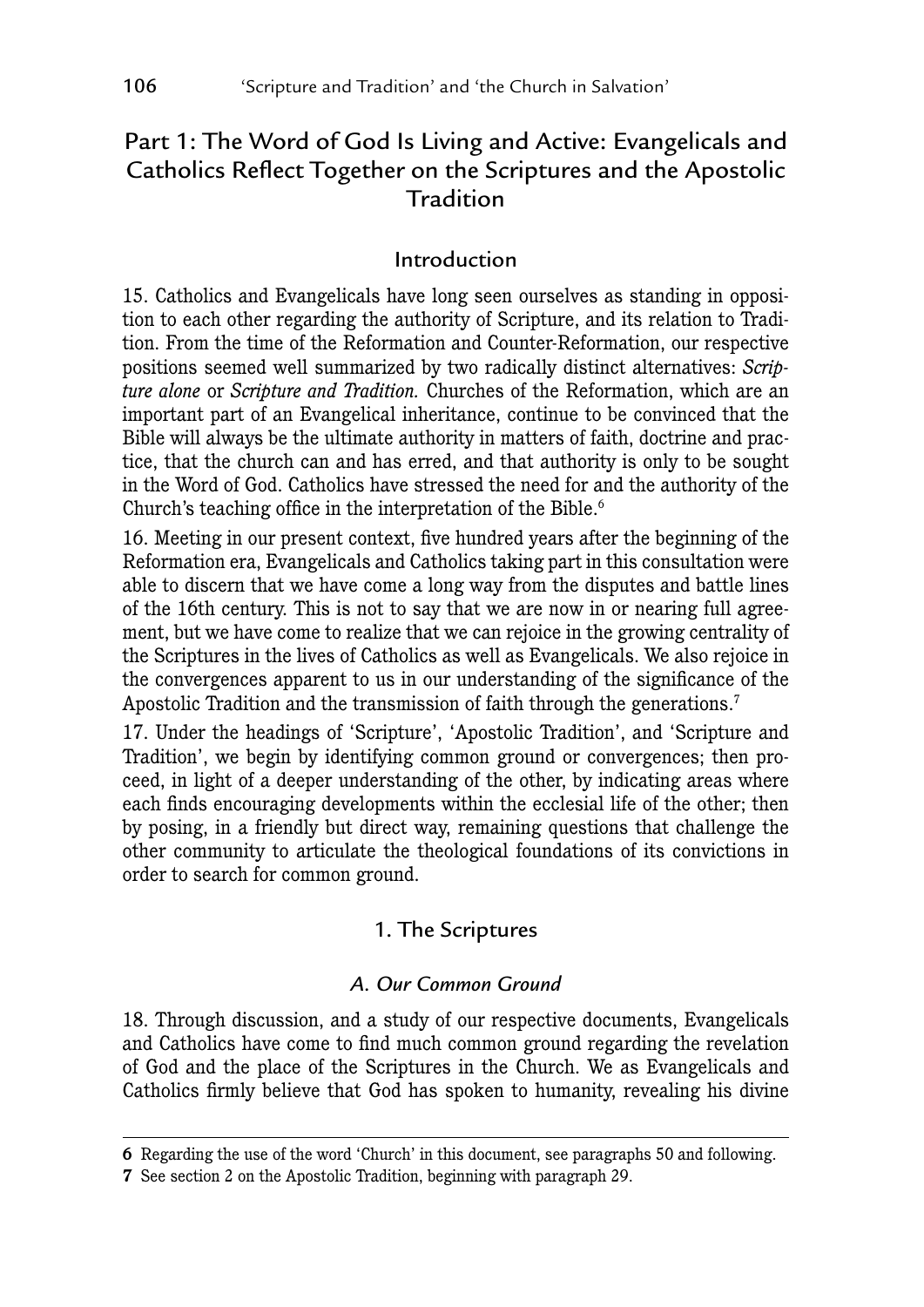self—Father, Son and Holy Spirit—to us, and also revealing God's will for the human race. Together, we believe that the fullness of revelation is found in Jesus Christ, fully God and fully man, the eternal Word made flesh. In Jesus, the innermost truth about God is revealed. Through his words and deeds, his miracles and teaching, and above all in his death for our sins and his resurrection he has freed us from sin and has brought redemption, has shown us the face of God, and has taught us what it is to be human.

19. After Jesus' resurrection and ascension to the Father, the Holy Spirit descended upon the community of his disciples, who went forth proclaiming what they had received from and witnessed in Jesus. This proclamation was faithfully recorded in the books which eventually comprised the New Testament. Jesus himself had understood the Old Testament to be the written Word of God, revealed to the chosen people of Israel (Jn 5:39). By his authority, the Christian Church from its very beginning accepted the Old Testament (eventually alongside the New Testament) as the only written Word of God.<sup>8</sup> The Bible is the written Word of God in an altogether singular way (2 Tim 3:16).

20. Catholics and Evangelicals rejoice in affirming together that the Scriptures are the highest authority in matters of faith and practice  $(2 \text{ Pet } 1:20-21)$ . The purpose of the Scriptures, consistent with the purpose of God's revelation, is to lead people into faith in Christ, who is 'the way, the truth and the life' (Jn 14:6). Christians approach the Scriptures mindful of their internal coherence as the speech of God, and that they are to be read in light of the fullness of God's revelation in Christ. We hold that the books of both the Old and New Testaments in their entirety were written under the inspiration of the Holy Spirit. God uses human authors with human language to communicate his Word through the sacred texts of Scripture. It follows that the Scriptures teach solidly, faithfully, without error and efficaciously leading us into all truth. We agree that we know Christ through the Scriptures with the help of the Holy Spirit, and hold the authenticity and historicity of what the Gospels record of the life, teaching and deeds, death and resurrection of Jesus. We await no further public revelation before the glorious coming of our Lord Jesus Christ (Heb 1:1–2).

21. The Bible has a central role in all Christian ministry and in the worship and life of the Church. The use of the Scriptures in worship and teaching was essential to the shaping of the canon. In the first centuries, the Church, under the guidance of the Holy Spirit, recognized and received from among many writings these 27 books as the canon of the New Testament. Although Evangelicals and Catholics have different views of the extent of the Old Testament canon that has been recognized, we can nonetheless agree that the Old Testament Scriptures

**9** 9 Cf. Pope John Paul II, *Ut Unum Sint* 79.

**<sup>8</sup>** As stated in Lausanne Movement, *Cape Town Commitment,* 2010, Part 1.6: 'We affirm that the Bible is the final written word of God, not surpassed by any further revelation, but we also rejoice that the Holy Spirit illumines the minds of God's people so that the Bible continues to speak God's truth in fresh ways to people in every culture.'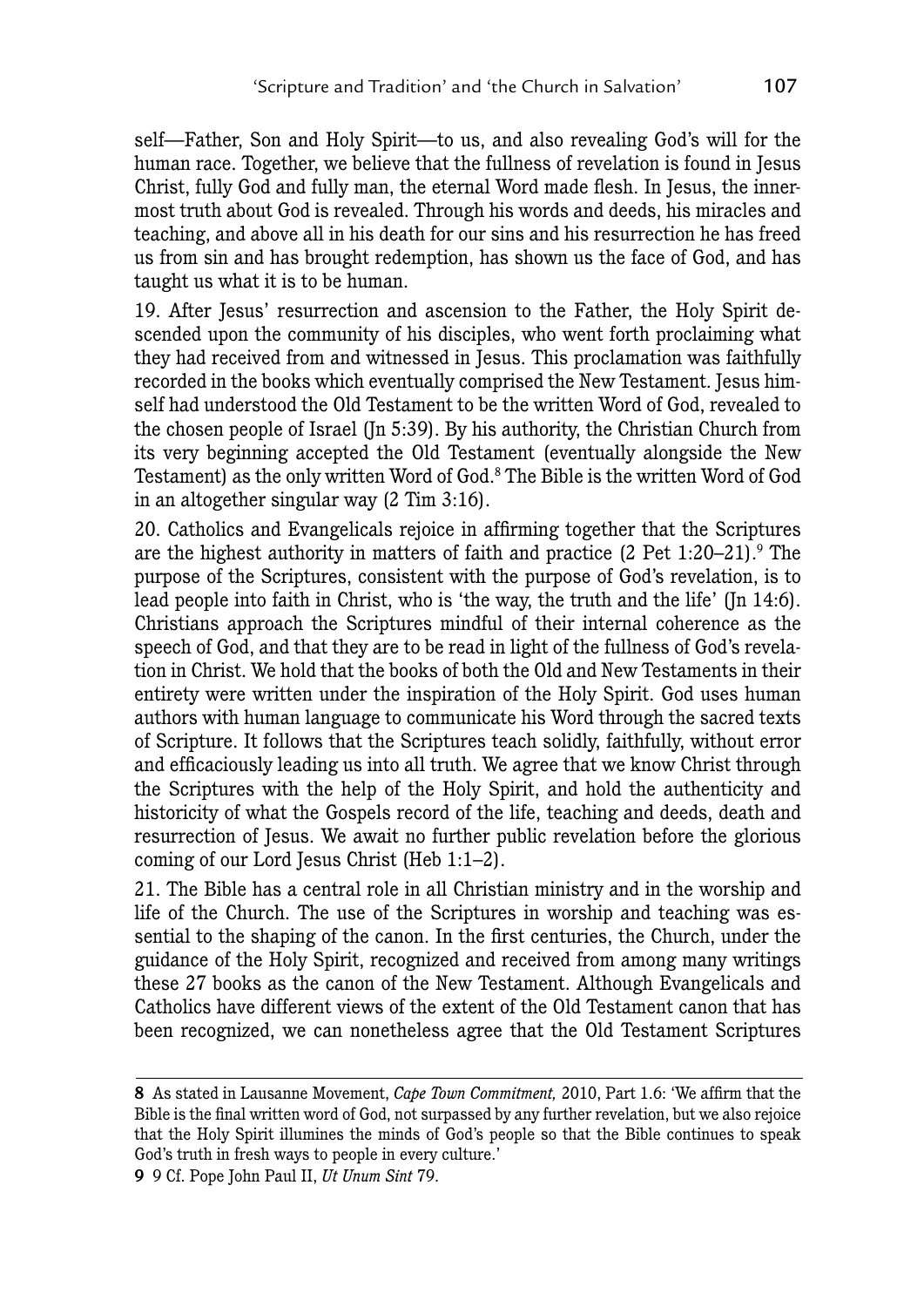testify to the promise of the coming Messiah, Jesus Christ (Lk 24:27; Jn 5:39). These Scriptures are authoritative for the Church.

22. Evangelicals and Catholics are in agreement that prayer should accompany the reading and study of the Scriptures and that the Holy Spirit can and will lead us into all truth (Jn 16:13). We also agree that the written Word of God is foundational to theology and catechesis. As the Church Father Jerome said, 'Ignorance of the Scriptures is ignorance of God.'10 Finally, Catholics and Evangelicals believe that we are called to shape our lives in all their dimensions according to the Scriptures. We firmly believe that the closer we come to Christ, the closer we come to one another; so too, the more we attend to the Scriptures and live by them, the closer we draw to God and to one another, as individuals and as communities.

# *B. Words of Encouragement to Each Other*

23. As Catholics, we are encouraged by …

- The Evangelicals' faithfulness to the great commission, their engagement in proclamation of the Good News of Jesus Christ and their zeal for evangelizing;
- The Evangelical commitment to a morality and ethics based on the Scriptures, and to a moral life lived according to the Scriptures;
- The place of Scripture in the devotional and theological life of Evangelicals;
- The recognition that Scripture needs to be read in community;
- The move among some Evangelicals towards reading Patristic interpretations of Scriptures (such as that found in the *Ancient Christian Commentary on Scripture* or *The Church's Bible);*
- Finally, the role the Bible has in shaping community among Evangelicals.

24. As Evangelicals, we are encouraged by …

- The stronger witness to the Word of God in the Catholic Church of today. We rejoice in the renewed emphasis on Scripture as the foundation for faith and practice as found, for instance, in parts of Vatican II's Dogmatic Constitution on Divine Revelation *Dei Verbum* (1965) and in the Apostolic Exhortation from Benedict XVI, *Verbum Domini* (2010);
- Seeing that the Scriptures are considered as 'the highest authority in matters of faith' *(Ut Unum Sint* 79) in the Catholic Church;
- The fact that Catholics see the written Word of God as authoritative and as the standard and foundation for all matters of faith and life;
- Finally, the Catholic Church's efforts with regard to the translation and distribution of the Scriptures among both clergy and laity and the further pastoral encouragement to not only have the Scriptures but to read and study them.

# *C. Fraternal Questions of Concern*

25. As Catholics, we believe along with Evangelicals that the Scriptures are the normative account of God's revelation in Jesus Christ. With you, we believe that Jesus Christ is the definitive Word spoken by God. Catholics are also encouraged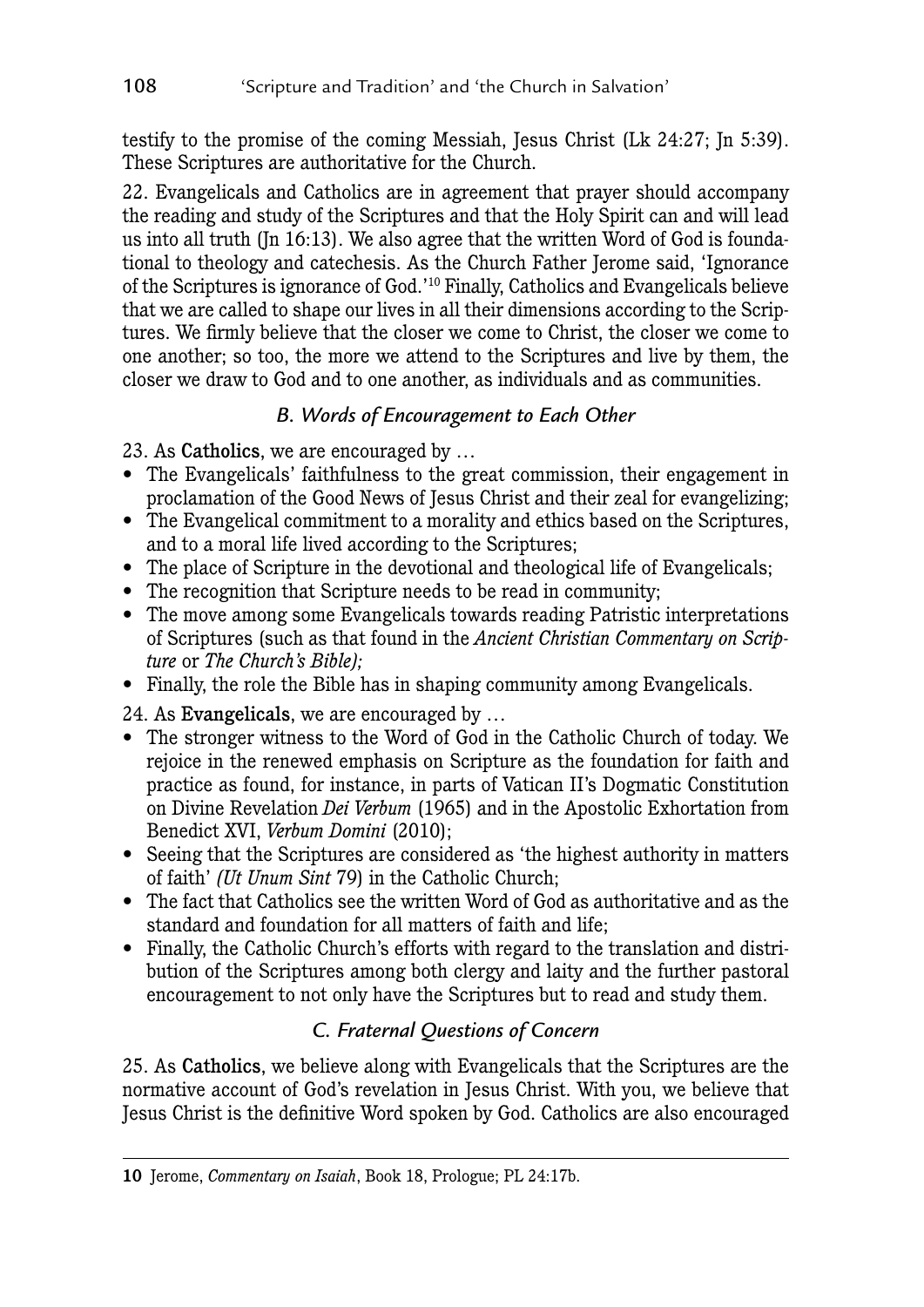by the Evangelical acknowledgement of the oral tradition (*kerygma, viva vox evangelii*, the preached Word of God) preceding the written New Testament. Nonetheless, we would like to ask:

- Whether the Evangelicals' equation at times of the Word of God with the Sacred Scripture adequately takes into consideration the Incarnation of the Word as a person rather than as a text?
- Does the principle of *sola Scriptura* and its identification of the Word with Scripture, with seemingly no reference to Tradition, unduly limit our receiving of God's revelation?
- Does the Evangelical stance on Scripture alone sufficiently account for the ongoing value and work of the Holy Spirit in the life of the Church in preserving her doctrine and teaching, especially in the articulation and development of the Tradition?
- We observe diverse interpretations of the Scriptures even among well-intentioned Christians. If the sense of the Sacred Scripture were plainly evident, as Evangelicals maintain, would it not be easier than it is to maintain unity among Christians?

26. Nonetheless, we are grateful that Evangelicals take the Scriptures and the challenges they present to us seriously in forming our understanding of who God is and how God works in the world, and have avoided relativizing the Scriptural message in addressing the modern world.

27. As Evangelicals, rejoicing in the growing role that Scripture has taken in the life of the Catholic Church, we would nonetheless like to ask Catholics …

- We both agree that the holy Scriptures are the inspired Word of God and, therefore, are the true, unchangeable revelation of God. However, we continue to struggle with how, according to Vatican II's *Dei Verbum* 9, 'both sacred tradition and Sacred Scripture are to be accepted and venerated with the same sense of loyalty and reverence'—a basic restatement of the fourth session of the Council of Trent (1546). How are these positions compatible?
- Regarding the inerrancy of the Scriptures in *Dei Verbum* 11, with which we joyfully concur, we would like clarification on the implications of this stance on inerrancy and what it means in relationship to the challenges that the modern historical-critical method poses and which a number of interpreters within the contemporary Catholic Church seem to favor;
- How their understanding that the Bible is the supreme authority for faith and doctrine can be reconciled with the most recent dogmatic pronouncements since the 19th century (for instance, the 1854 dogma of the Immaculate Conception, or the 1950 dogma of the bodily assumption of Mary) which seem to us as Evangelicals to have little, if any, clear explicit Biblical support;
- And finally, we would like to ask Catholics about the authority given to Apocryphal/Deuterocanonical books of the Old Testament in the formation of doctrine when it seems that many in the ancient church distinguished the Apocryphal books from the canonical books as not being authoritative in matters of doctrine or practice.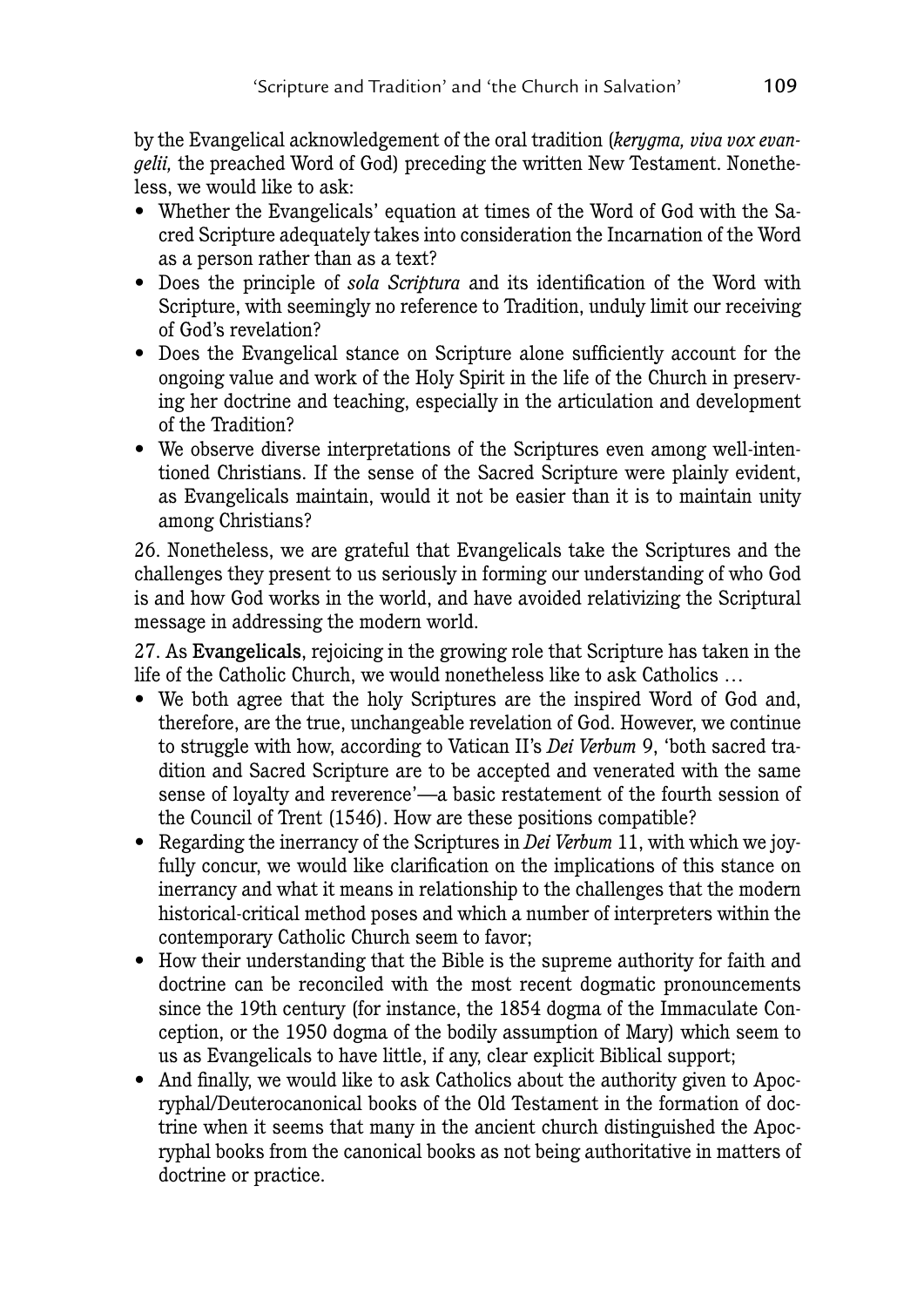28. None of these questions should take away from the fact that we are truly grateful for the stronger witness that Catholics have shown in their defense of Scriptural truth and our united appeal to the authority of Scripture in matters of faith and life. The fact that Scripture has become a growing focus in Catholic piety and church life is extremely encouraging to us as Evangelicals.

# 2. Apostolic Tradition

#### *A. Our Common Ground*

29. Catholics and Evangelicals, while looking back to the history of the spreading of the Gospel, recognize and rejoice in the action of the Holy Spirit in the mission of the church, evangelizing people and transforming cultures. The Holy Spirit has a history. We have witnessed that the Holy Spirit has never ceased to act in history by giving birth to true believers and summoning us to remain faithful to the revealed truth, 'No one can say that "Jesus is Lord" except by the Holy Spirit' (1 Cor 12:3). Therefore, we listen to what our predecessors in faith have received from God, how they have understood the Scriptures, and how they have lived the Christian life (Heb 11).

30. Paul says, 'What you have heard from me before many witnesses entrust to faithful men who will be able to teach others also' (2 Tim 2:2). This passing on of the faith is a dynamic process that continues in the life of the church at different times and places, with constant reference to the Scriptures, which remain the highest authority in matters of faith and life (cf. *Ut Unum Sint* 79). Catholics and Evangelicals believe that the revealed Word of God to which the apostolic church once and for all bore witness in the Scriptures is received and communicated through the ongoing life of the whole Christian community. As a church, led by the Spirit, generation after generation we pass on the apostolic witness that we have received from our forebears and teachers in the faith.

31. This Consultation has been able to affirm the above as valued and appreciated by Evangelicals and Catholics alike. We have defined 'tradition' differently, but we have all done so with reference to this dynamic process of passing on the apostolic faith in time. In this context, it is important to look back to the period of the Reformation. The Reformers were seeking to deal with traditions and practices that had arisen in the church that they believed not only had no Scriptural warrant but were in contradiction to Scripture. They were not seeking to jettison tradition altogether. Luther, and to a certain extent Calvin, had a critical, but overall favorable view of the tradition.<sup>11</sup> They saw much value in the creeds and the confessions of the church and often appealed to the ancient church as an

**<sup>11</sup>** The Reformers confessed the three ecumenical Creeds, Melanchthon and Luther often quoted the Church Fathers, including many citations of them in the Lutheran *Book of Concord,*  which later included a *Catalog of Testimonies* compiled by Jakob Andreae and Martin Chemnitz; for Calvin's use of the Church Fathers, see also Anthony Lane's *John Calvin: Student of the Church Fathers* (New York: Continuum International Publishing, 1991).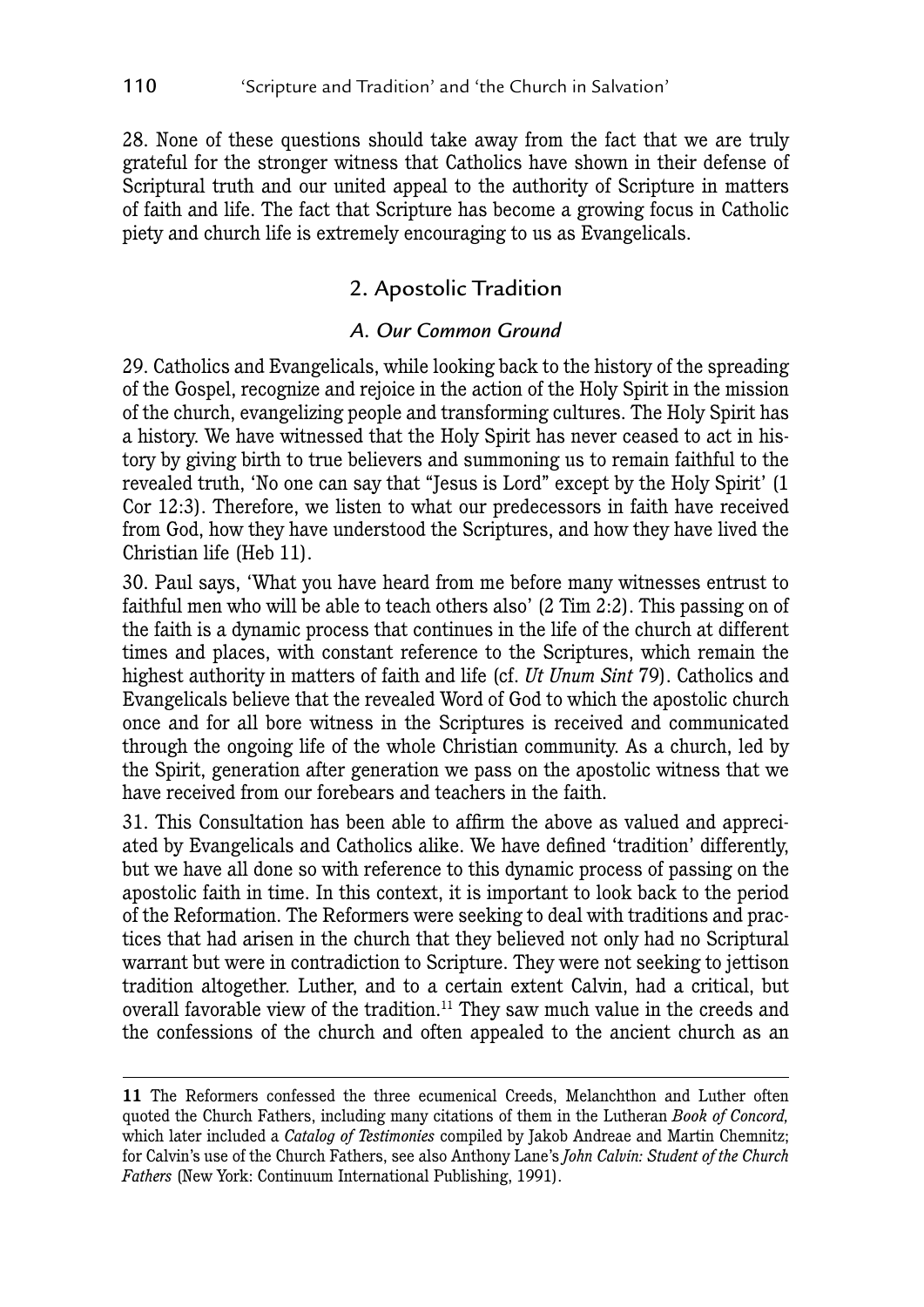authority for their interpretation of Scripture. All of these fell within the purview of their understanding of tradition.

32. In our contemporary context, there is a shared sense of the post-modern critique of individualism by both Evangelicals and Catholics that realizes and recognizes the importance of community in strengthening and supporting the individual members of the body of Christ. Both Evangelicals and Catholics understand that the individual in concert with the whole community throughout space and time—past, present and future—are important components for supporting the body of Christ and remaining in the faith that has been passed on from generation to generation through the guidance and direction of the Holy Spirit.

33. Evangelicals and Catholics both can have a critical appreciation of the contributions the Church Fathers have made to the Christian faith, even as we continue to grow in our understanding of tradition's role in the subsequent articulation of the faith of the Apostolic community. Further exploration is needed into the role of the historic liturgy in explicating and internalizing Scripture, and aspects of the sacramental life of the church which have had such an enduring history; these are also areas where there is much more we can learn from one another.

34. While giving thanks for some common ground in this dialogue, we need to note that Evangelicals and Catholics also have significant differences in their understanding of tradition and that these remain matters for further discussion.

35. The Catholic Church makes a key distinction when it treats the subject of tradition. In its primary sense, Tradition is the living transmission of what the apostles, empowered by the Holy Spirit, learned and handed down to us from Jesus' teaching and life. This 'is to be distinguished from the various theological, disciplinary, liturgical or devotional traditions, born in the local churches over time … (and) adapted to different places and times, in which the great Tradition is expressed. In the light of Tradition, these traditions can be retained, modified or even abandoned' under the guidance of the Church's teaching office,<sup>12</sup> which 'is not above the Word of God, but serves it, teaching only what has been handed on' *(Dei Verbum* 10).

36. Evangelicals remain uncomfortable with any concept of tradition that could possibly elevate tradition above Scripture. Catholics would agree. However, how this works out in our different communities continues to be a point of contention. Nonetheless, we all want to affirm an openness to tradition that does not contradict Scripture.

# *B. Words of Encouragement to Each Other*

37. As Evangelicals, we are encouraged by and have benefited from …

• The fact that the Catholic Church has fostered the *ressourcement* movement<sup>13</sup> in

**<sup>12</sup>** *Catechism of the Catholic Church* [CCC] 84.

**<sup>13</sup>** A movement in the 20th century among Catholic scholars that engaged in a recovery of the ancient sources for use in liturgy, theology, and Biblical interpretation.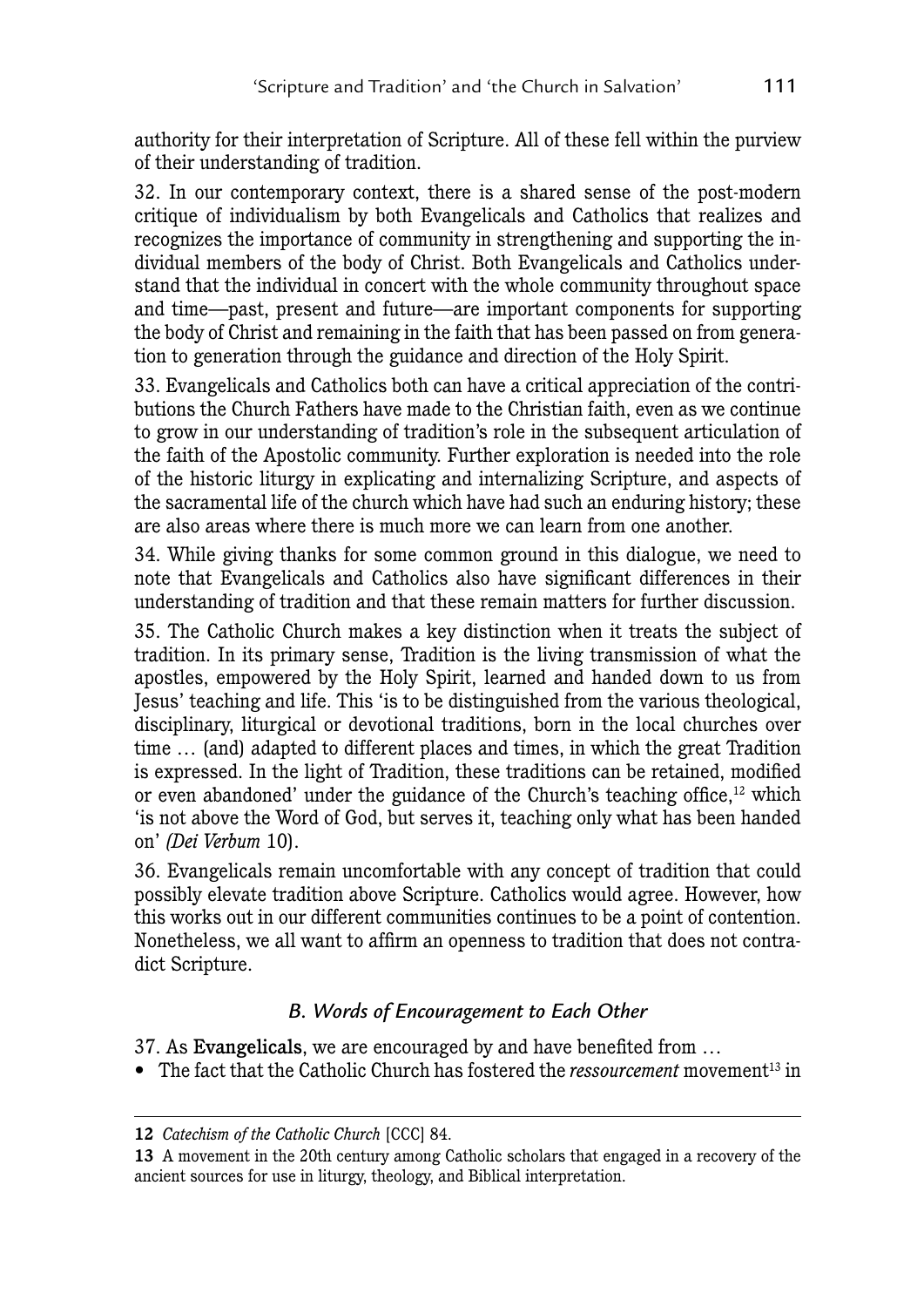a recovery of the full patristic tradition for the whole church;

- The Catholic Church's commitment to upholding the historic deposit of faith (*depositum Fidei*)—the unchanging truth of the Christian faith (Jude 3; 1 Tim 6:20; 2 Tim 1:13–14)—in the face of the challenges that modern secularism and its philosophical values pose;
- The fact that Reformation emphases, such as the centrality of the Word and the importance of preaching in worship, are considered and recognized as part of the rich tradition of the whole church.

38. As Catholics, we are encouraged by and have benefited from …

- The increasing Evangelical recognition of the continuous action of the Holy Spirit in the 2,000-year history of the church;
- The Evangelical engagement with patristic writings and other sources of the Church of the first centuries (*ad fonts*) by some Evangelical scholars and their communities;
- Seeing among some Evangelicals an understanding of the differentiation between Apostolic Tradition and local traditions.

# *C. Fraternal Questions of Concern*

39. As Evangelicals, we have learned the reasons for some aspects of Catholic popular piety that may have positive benefit. We have also been pleased to hear that in many instances Catholics have sought to address some of the excesses in their piety.14 We would nonetheless like to discern from Catholics …

- Whether there is a critical principle that Catholics use to address what Evangelicals view as extra-biblical teachings that form the basis for certain aspects of Catholic Tradition, for example, the doctrines of purgatory and indulgences, and the dogma of the Immaculate Conception?
- How do you ensure that the development of doctrine and the appearance of new traditions remain faithful to the teaching of the whole of Scripture if some doctrines and traditions seem to be attested more from an implicit Scriptural attestation rather than an explicit Scriptural witness?
- Mindful that Evangelical piety has its own share of questions concerning our own practices, Evangelicals nonetheless would like to ask Catholics how they deal with a piety that often seems to be shaped more by tradition(s) than by Scripture (for example, Marian piety and the cult of the saints)?

40. Again, these questions should not detract from what we can say and do together as we rejoice in the faith once received and passed on throughout all generations under the guidance of the Holy Spirit who has promised to lead us into all truth (Jn 16:13).

41. As Catholics, we have come to a new appreciation of how Evangelicals increasingly speak of the work of the Holy Spirit in the history of the Church, and

**<sup>14</sup>** Cf. Congregation for Divine Worship and the Discipline of the Sacraments, *Directory on Popular Piety and the Liturgy* (Vatican City, 2001).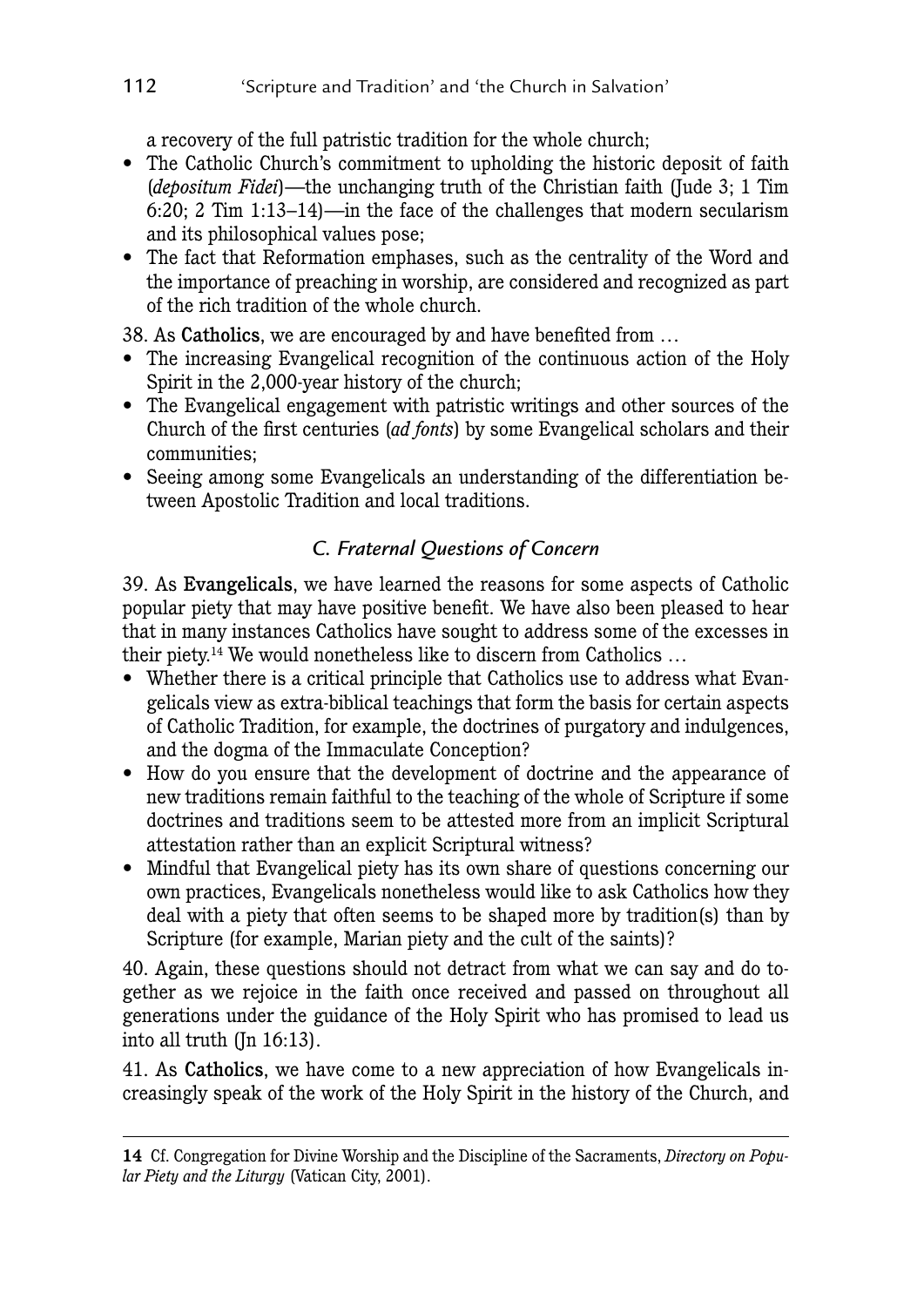how some Evangelicals are turning to the Church Fathers. But we would ask:

- How does the evaluation of whether to accept or reject what the Church Fathers have to say occur? For example, in addition to Baptism and Eucharist, why are what Catholics refer to as other sacraments a challenge for Evangelicals to accept when the church in the first centuries accepted them as such (and some of them have explicit Scriptural warrant, for instance, forgiveness of sins, Jn 20:23 and Mt 16:19, and the sacrament of the sick, Jas 5:14–15)?
- Is the tendency to rediscover the Church Fathers a Global North development, or is this trend shared by Evangelicals in the Global South? In what sense is the teaching of the Church Fathers affecting the life of the Church?
- We have been made aware through our consultation that the World Evangelical Alliance brings together Christian communities with a common statement of faith, but also with great diversity, including diverging understandings of tradition. There are those who see tradition as of minimal importance to the present and future life of the church and those who are increasingly attentive to tradition. What are the values at stake in this process? Given your vision of unity and the diversity among Evangelicals, how do you discern whether the unity you uphold is a sufficient response to the summons to unity in the New Testament (Jn 17:20–21; 1 Cor 1:10)?

42. Even as we ask these questions of brotherly concern, seeking further clarification, we rejoice in the faithful witness we have seen among Evangelicals to the unchanging truth of the Gospel.

# 3. Scripture and Tradition

# *A. Our Common Ground*

43. There has been mutual suspicion and distrust, and perhaps a bit of caricature of one another's views regarding Scripture and tradition and the relationship between the two. Behind such criticism and distrust lie not only misrepresentations and misinterpretations but also real differences in doctrine and practice that have divided us and continue to prevent us from testifying to our unity in faith (Jn 17:11). As Evangelicals and Catholics, we seek to live as disciples of Jesus and come together in the task of mutual conversation, consolation, and the search for reconciliation. Our goal is to come to a clearer understanding of the truth of God's Word even as we acknowledge the need to be taught by our mutual, as well as our separated pasts. The words of Cardinal Joseph Ratzinger, later Pope Benedict XVI, remind us, however, that 'our quarrelling ancestors were in reality much closer to each other when in all their disputes they still knew that they could only be servants of one truth which must be acknowledged as being as great and as pure as it has been intended for us by God.'15

44. There is a realization among both Evangelicals and Catholics that Scripture

**<sup>15</sup>** Joseph Ratzinger, *Church, Ecumenism and Politics* (New York: Crossroad, 1988), 98.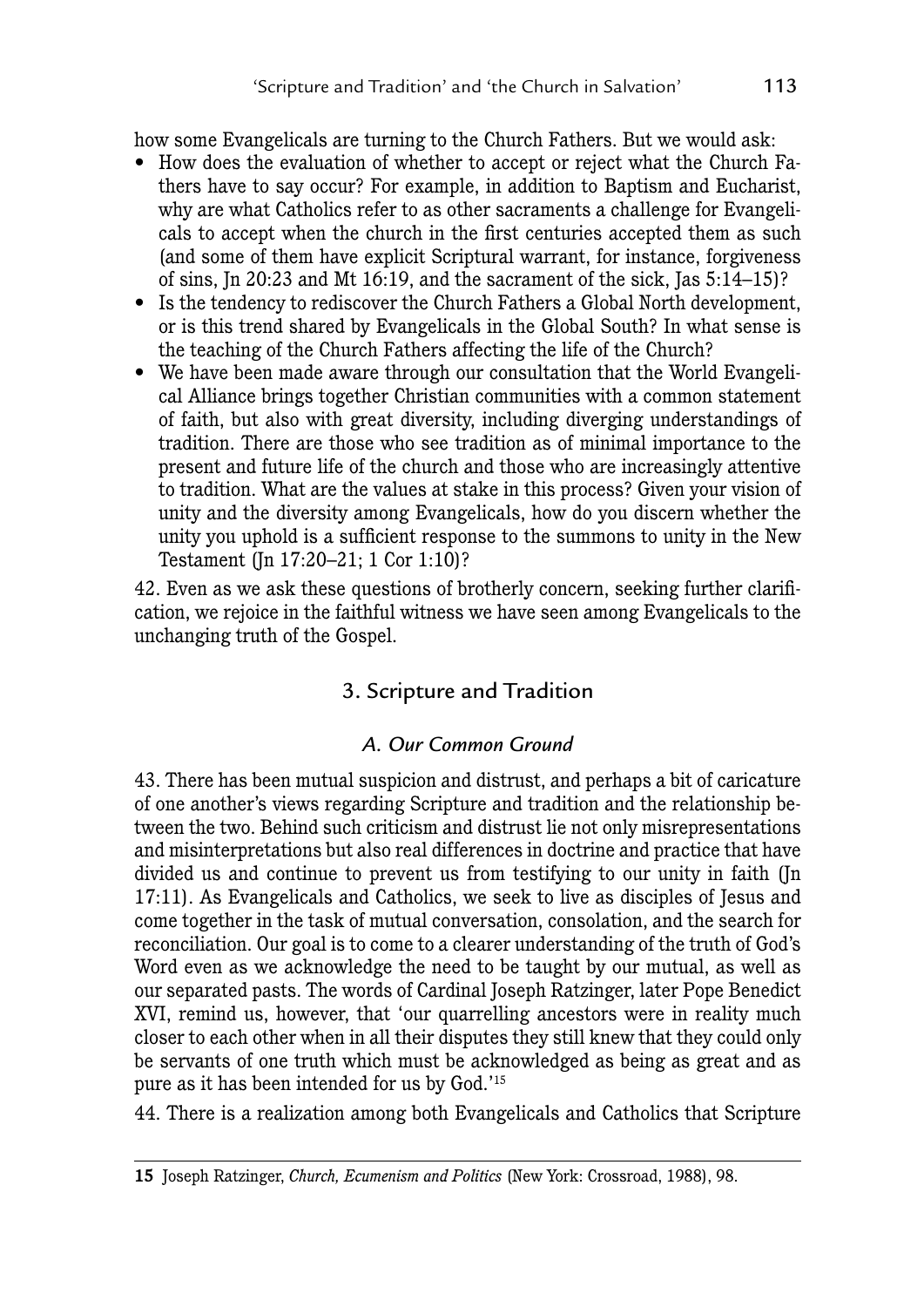need not necessarily be pitted over against tradition or over against the Church, nor need tradition and church teaching be opposed to Scripture. Both Evangelicals and Catholics have seen progress in moving beyond the disputes of the 16th century with the Reformers and Trent, even while acknowledging the continuing validity of many of their critical insights.

In the context of conversations with other worldwide communions deriving from the Reformation, the Catholic Church has gained insights and come to a greater appreciation of the Reformers. These dialogues have made significant progress in articulating a shared understanding of the relationship between Scripture and tradition.<sup>16</sup>

There is a noticeable return among many Evangelicals to the sources (*ad fontes*)*,* which includes reading the ancient Christian writers, gaining a new appreciation for the Creeds of the church, and becoming reacquainted with their Christian past before the 16th century. In an increasing number of Evangelical circles at the beginning of the 21st century, the tradition and insights of the Fathers, as well as those who came after, are being appealed to in aiding Biblical interpretation and doctrinal exegesis, albeit with a critical eye, something Catholics also would affirm. Evangelicals would stop short of saying that the interpretation of the Fathers is authoritative, but have also begun to realize that they ignore the interpretation of the Fathers to their own peril. The Fathers knew their Bibles better than most of us. They are our teachers in the faith, teachers who have years if not, cumulatively, centuries of experience. We can also learn much from their doctrinal treatises which were, more often than not, simply focused exegesis that took into account the whole of Scripture in explicating a particular doctrine.

We have together identified what might be called an interweaving and interconnection between Scripture and tradition.17 Tradition can serve as an important touchstone for the interpretation of Scripture and its explication of doctrine, even as Evangelicals remain committed to *sola scriptura.*

#### *B. Words of Encouragement to Each Other*

45. As Evangelicals, we are encouraged by …

- The movement we perceive occurring with many—both laity and clergy—in the Catholic Church who see the increasing importance of Scriptural study in their worship and devotional lives;
- The insistence of Catholics on the importance of the community of the church in our encounter with Scripture, while still recognizing the importance of individual conscience, personal conversion and the value of our own Evangelical sense of a deepening personal relationship with Jesus Christ;
- The discerning eye of the Catholic reading of the Church Fathers, in whom

**<sup>16</sup>** Cf. Walter Kasper, *Harvesting the Fruits: Basic Aspects of Christian Faith in Ecumenical Dialogue* (London: Continuum, 2009), 87–89.

**<sup>17</sup>** Another term that has been used is 'coinherence'. See Evangelicals and Catholics Together, *Your Word Is Truth* (2002) for further explanation.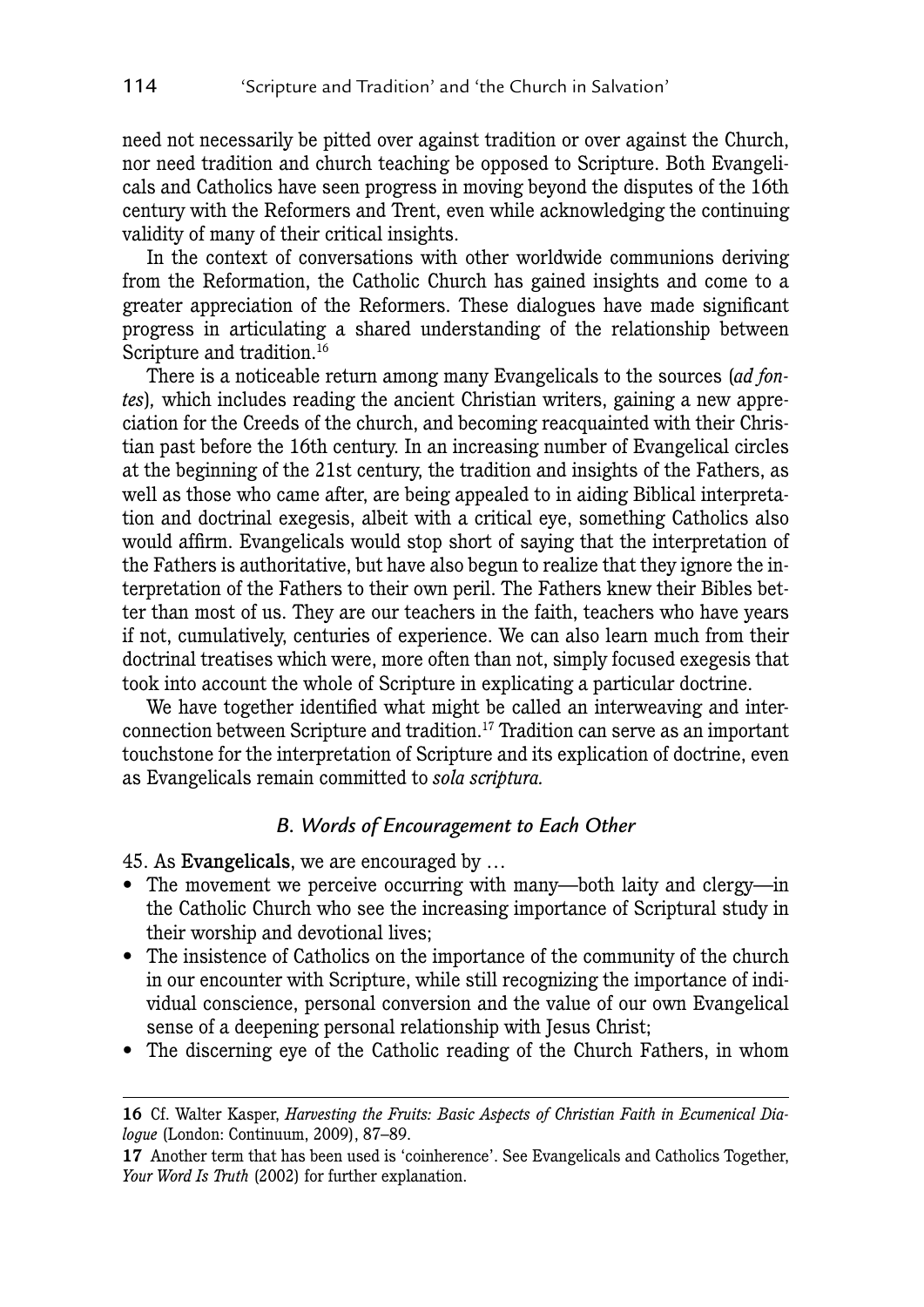there is much wisdom to be found, notably in their exegesis of Scripture. They are our common teachers, but Scripture is the authoritative text.

46. As Catholics, we are encouraged by …

- The Evangelical reading of the Church Fathers and the recognition by them of the reverence the Fathers held for the Sacred Scripture; the growing Evangelical recognition of the importance of the patristic interpretation in engaging Sacred Scripture;
- The value of fraternal correction by prominent Evangelical leaders as a 'sort of authority' in the Evangelical world;
- The keeping of a *sensus fidelium* among those in the Evangelical movement witnessing to a continuity of the Biblical witness;
- A growing attentiveness among Evangelicals regarding the importance of community particularly in strengthening the individual members within the context of the Christian community.

# *C. Fraternal Questions of Concern*

47. Evangelicals realize in light of all these encouraging signs and the convergences we have found, there is much to celebrate. And yet questions still remain that must be addressed. We would still like to ask Catholics …

- How the statement that 'the relationship between Sacred Scripture, as the highest authority in matters of faith, and Sacred Tradition, as indispensable to the interpretation of the Word of God' (*Ut Unum Sint* 79) can be reconciled with the statement of *Dei Verbum* that 'both Sacred Tradition and Sacred Scripture are to be accepted and venerated with the same sense of devotion and reverence' (*Dei Verbum* 9), the latter of which to us seems to put Scripture and Tradition on the same level?
- In light of new relationships developing between Evangelicals and Catholics, how the principle of *Sola Scriptura* has been received and incorporated into the life of contemporary Catholics and Catholic theology?
- Recognizing our own sinfulness and need for correction. Evangelicals would further like to ask Catholics if the Church can recognize mistakes in its tradition expressed in its devotional piety, in light of human fallibility, and if so, could those mistakes be corrected in the light of Scripture?
- Since Paul exhorts us 'not to go beyond what is written' (1 Cor 4:6) and even the people of Berea in Acts 17:11 examined the Scriptures to see if everything the Apostles said was true, how therefore would Catholics reconcile this with papal infallibility?
- Understanding that on the one hand Christ has promised that his Holy Spirit would lead his church 'into all truth' (Jn 16:13), but on the other hand that Scripture itself declares that 'all Scripture is inspired by God' (2 Tim 3:16), Evangelicals would want to ask Catholics if the guidance of the Holy Spirit works in the same way in the subsequent life of tradition as it does in Scriptural inspiration of the written text?
- Is there a sense of what Evangelicals call *ecclesia semper reformanda* (the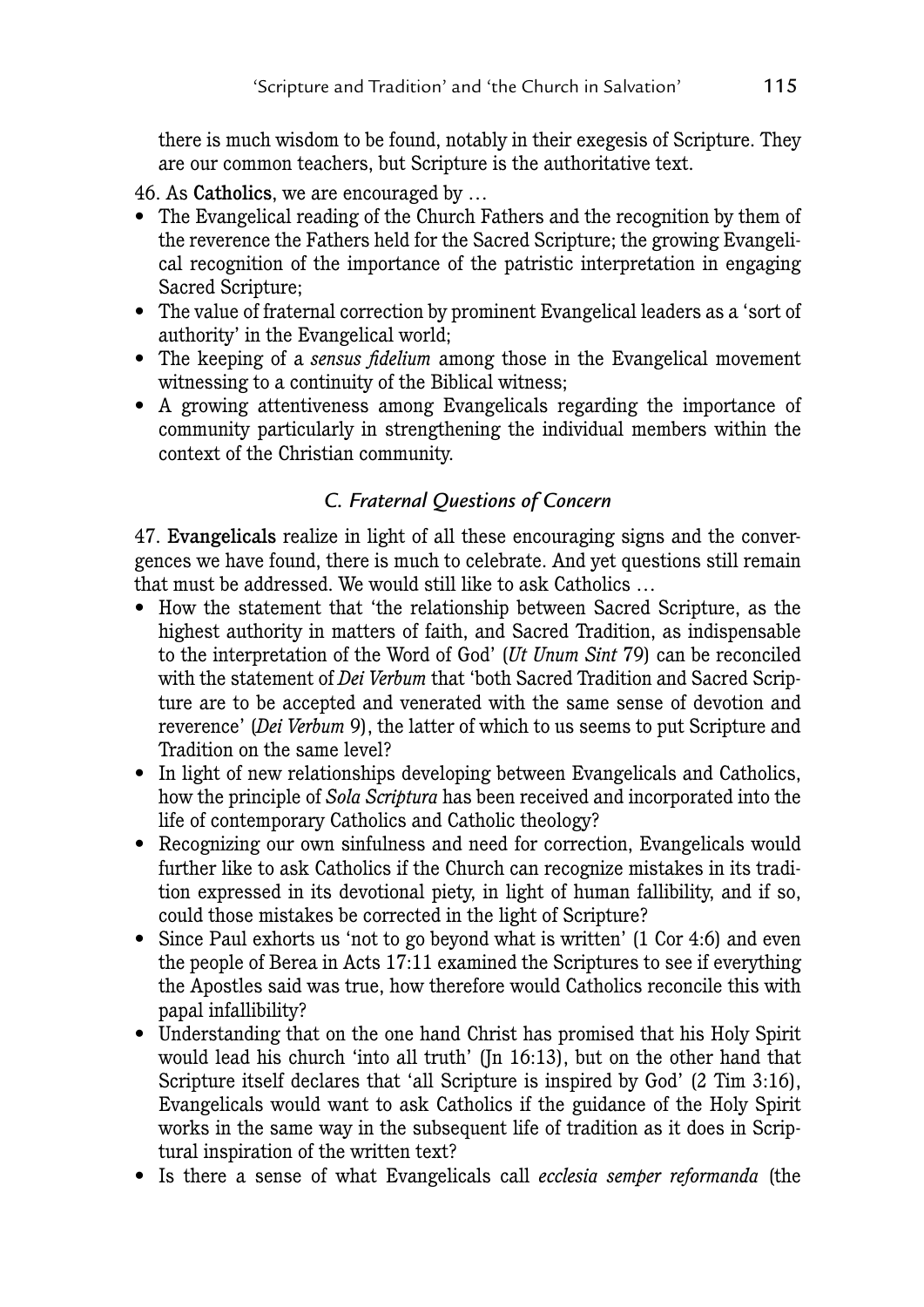church always reforming) in the Catholic Church today?

• In light of the Catholic stance on Scripture and Tradition, how do Catholics deal with clergy and lay members, nuns and professors at universities, for instance, who disagree with Scripture and the Church? What is the process for dissent and is it followed?

48. Catholics also realize the helpful convergence that is developing between Evangelicals and Catholics in the mutual affirmation of the authoritative nature of Scripture and an increasing appreciation of tradition. We still wish to ask Evangelicals the following questions:

- We see the strong Evangelical practice of using Scripture to interpret Scripture, working with an understanding of the internal coherence of the biblical message. We also appreciate your understanding that the Scriptures are read in the context of the Christian community while stressing the role of the Holy Spirit in the reading and interpretation of Scripture. Yet we note that among Evangelicals, just as among Catholics, differing and sometimes conflicting interpretations of the Scriptures arise. Without reference to a magisterium, how do Evangelicals maintain unity and guard against internal conflict in their interpretation of Sacred Scripture? What role does tradition play in the interpretation of Scripture? Faced with differing interpretations of Scripture, what is the methodology for discernment and discipline within the Church?
- Evangelicals have maintained a strong traditional morality, for which we are grateful. We nonetheless want to ask how you guard against moral relativism when it arises in the teaching of individual pastors or lay people?
- Given that Evangelicals believe that the Holy Spirit is active in history and that the Spirit leads us to unity, where do you see the Spirit at work in the Reformation period which brought about division in the Church? Is the Holy Spirit active solely in the Reformers and their communities or also in the Catholic Church of that period? How are the 16th-century Reformers viewed by Evangelicals today, and what role do their teachings play in the life of Evangelicals? How do communities formed after the Reformation period link themselves to the Reformation?
- Liturgical renewal has been a pronounced feature of ecclesial life over the past century. We see a diversity of liturgical and spiritual practices within Evangelical worship and devotional life, at times drawing on practices that derive from the early church. Could Evangelicals look to the sacramental and liturgical forms expressed in the period of the Church Fathers as an expression of the Word of God in the life of the Church? If so, how might this affect doctrine and practice?

49. Rejoicing in the saving message of Jesus Christ, the Word made flesh, who died for sinners to bring them forgiveness and life, Catholics and Evangelicals together affirm that Scripture is the authoritative rule and norm for faith and life. Jesus Christ, the Word through whom God has revealed himself, speaks through and in his Word to a world in urgent need of the Gospel. God has also given his church his Holy Spirit who not only inspired the Scriptures but ensures that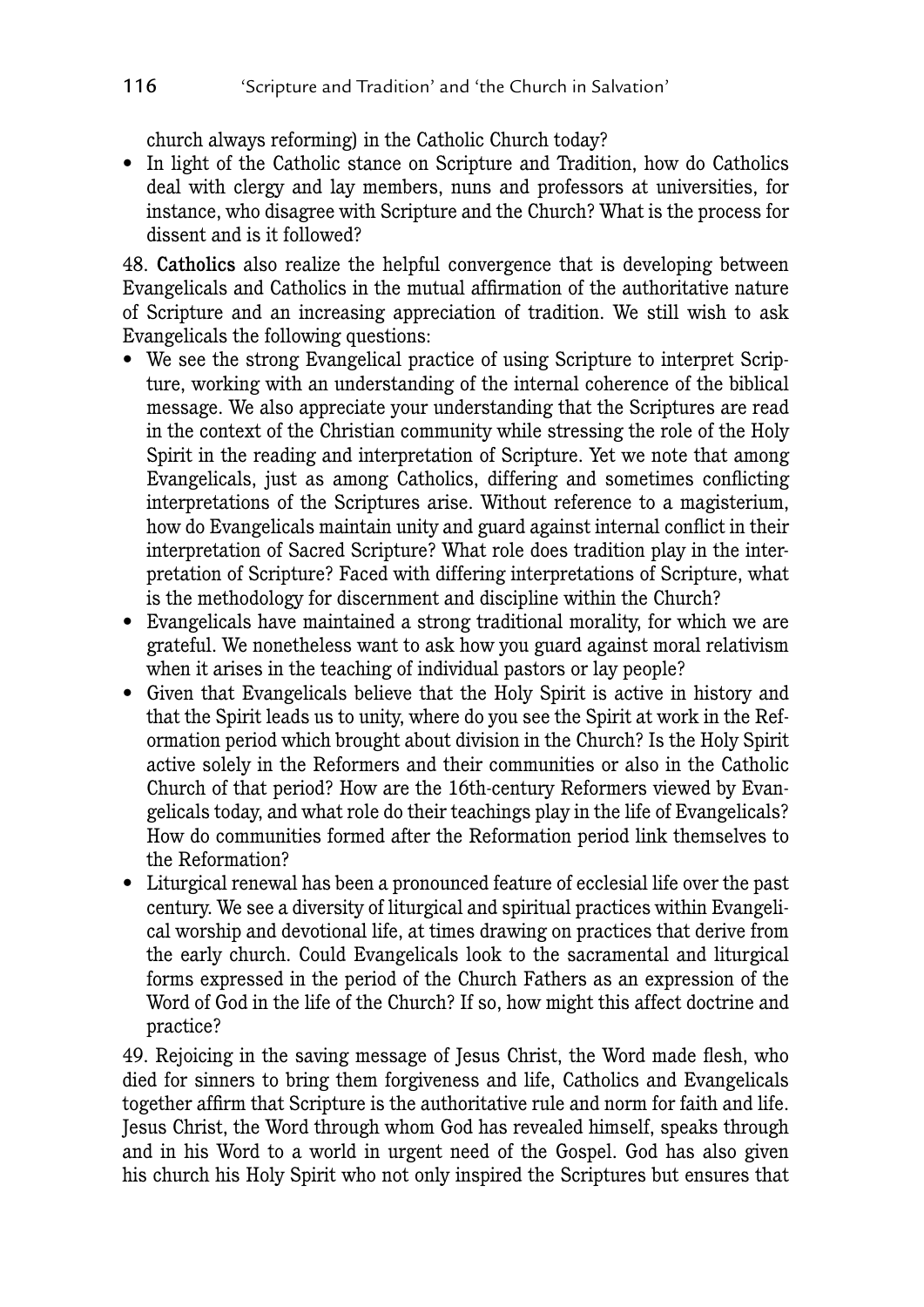the truth of the Gospel endures and is transmitted in the life of the church as it proclaims that Gospel truth anew in every day and age. Differences remain concerning how we perceive Tradition and its relationship to Scripture and concerning the level of authority Tradition holds. Ongoing mutual questioning does not, however, bring our conversation to an end, but should motivate each of us to dig deeper into our theology, practice, and piety, and continue our discussion for the sake of the Gospel and its mission. Only as we stand together with the Word facing the world through the power of the Spirit can we hope to offer a message that has stood the test of time and remains unchanging. To this world, we offer Jesus Christ, the same yesterday, today, and forever (Heb 13:8).

# Part 2: God's Gift of Salvation in the Church: Evangelicals and Catholics Reflect Together on Salvation and the Church

#### *A. Our Common Ground*

50. Christ's redeeming death and resurrection took place once and for all in history. Christ's death on the cross, the culmination of his whole life of obedience, was the one, perfect and sufficient sacrifice for the sins of the world. There can be no repetition of or addition to what was then accomplished once for all by Christ.18 The gift of salvation is freely given, freely received (Rom 3:24; 1 Cor 2:12). For Catholics and Evangelicals alike, the question of salvation in Jesus Christ is of supreme importance; it plays a defining role in our lives of faith and in the shaping of our theologies. Salvation is a free gift of God (Eph 2:8–9). It does not come simply by being born of a Christian family, not even by being a formal member of a Christian church; it is God's gracious initiative. 'Salvation belongs to the Lord' (Ps 3:8). Salvation denotes God's total plan and desire for humanity and responds to the fundamental human need for redemption. Acts of the Apostles assures us that this salvation comes to us through Jesus, and that 'there is no other name under heaven given among mortals by which we must be saved' (Acts 4:12). 51. Wherever two or three come together in that name, Christ is there (Mt 18:20). The Scriptures tell us that from the very beginning the Church was part of God's plan of salvation (Eph 1:4–10, 22–23). Beginning with Adam and Eve and extending throughout the covenant history recorded in Scripture, God has formed for himself a people, Israel, who are called out (*ekklesia*) from the world into a community that is then sent back out to be a light to the nations (Is 60:3). The fullness of this community is found in Christ the Word Incarnate, Israel reduced to One, who came to earth to redeem his people by saving them from their sins through his suffering, death on the cross, and his resurrection to life. God made known to the world this plan of salvation in his Son (Jn 3:16) who has brought

**<sup>18</sup>** Neither Catholics nor Evangelicals hold to the idea that Christ is re-sacrificed in the Eucharist by the presiding priest.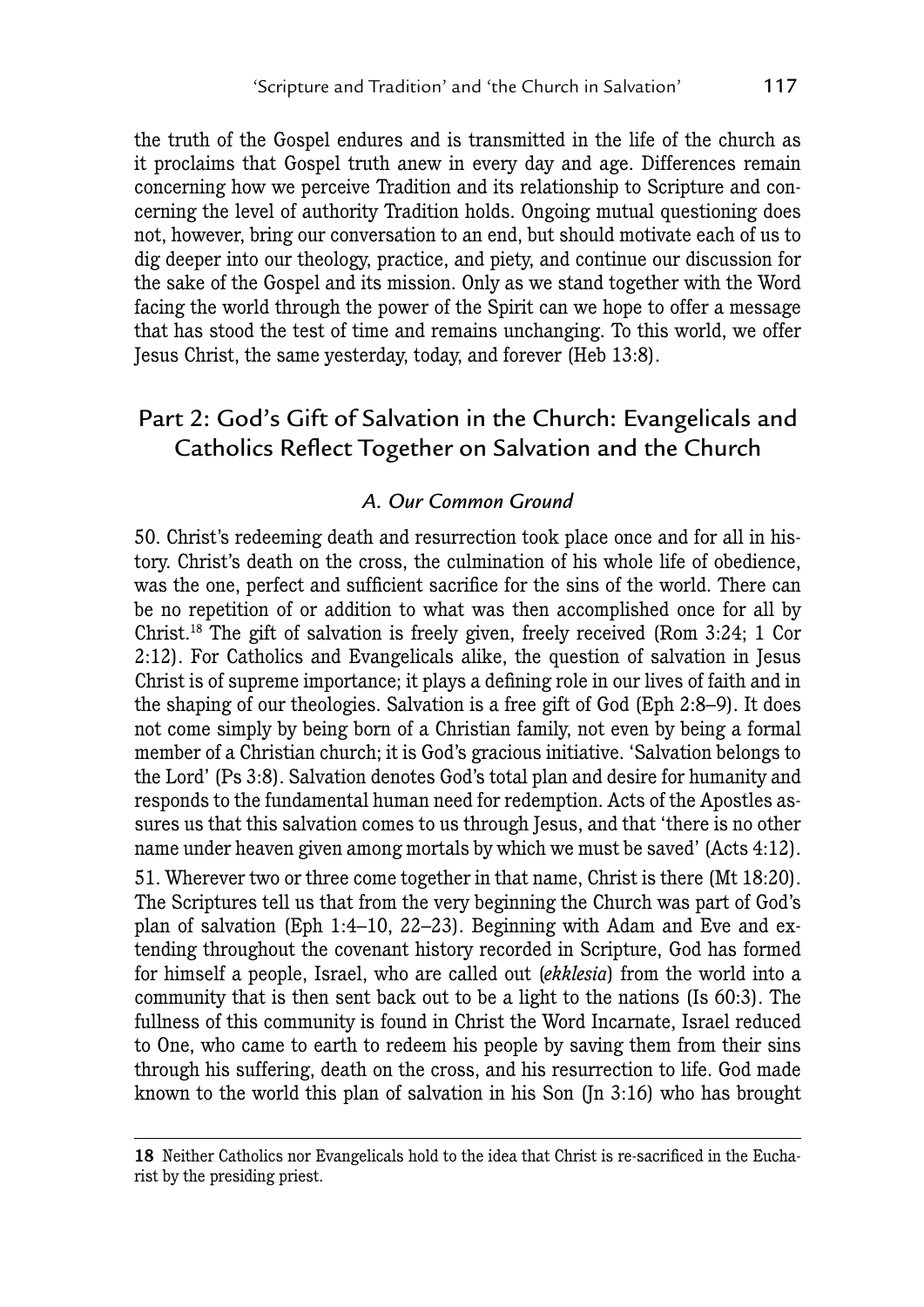forth a new covenant people (Jer 31:31–34; Rom 9) in the community of His Church. He tells us that he himself will build this Church and that the gates of hell will not prevail against it (Mt 16:18).

Christ tells us later how he provides for his Church in Matthew 18:15–20 and John 20:23 by ensuring that the forgiveness of sins that he won for us and for our salvation is and always will be central to the purpose and message of the church. He has given the gift of ministers to his Church (1 Cor 12:28; Eph 4:11–13) who are then called to be stewards of the mysteries and servants of God's people (1 Cor 4:1). The primary task to which Christ has called the Church, its ministers, and people is to go and make disciples, baptizing and teaching all that Christ has commanded us (Mt 28:19–20). He gave the promised Holy Spirit to his Church at Pentecost to empower the Church in its mission. As such, the Church is evangelized by God, but it also evangelizes for God. The disciples who are created by this work of God the Holy Spirit are then cultivated and grow in their faith as a community of believers (Acts 2:42–47) whose faith and trust is in the One who has saved them. The Spirit flourishes in this community, which Christ has called his Church, enlivening it with his gifts (Acts 2:1–4; 1 Cor 12; Rom 8:10–11) to witness to the world the love of God while also strengthening and building one another up in the body of Christ (1 Thess 5:11).

52. The Apostle Paul provides two primary metaphors (there are others) which describe this community. 1 Corinthians 12 describes the Church as the body of Christ with Christ himself as the head. Apart from the head, there is no body, just as there are no branches without a vine (Jn 15). Salvation comes by being grafted on to the body of Christ through the work of the Spirit since no one can say 'Jesus is Lord' except by the Holy Spirit (1 Cor 12:3) and a branch cut off from the vine will wither and die (Jn 15:1–6). As Jesus said, apart from him we can do nothing (Jn 15:5). The body cannot exist apart from the Spirit, nor can it exist apart from the head which is Christ. But with the head and the Spirit there is indeed a body, a communion of forgiven saints who, animated by the Spirit, produce works which God prepared in advance for us to do, not to merit salvation but to give glory to him (Eph 2:10) and to draw still others to his body, the Church (Mt 5:16; 28:19–20).

53. A second metaphor for the Church related to that of the body is what Paul presents in Ephesians 5. There he presents the imagery of the Church as the bride of Christ, with Christ, again 'as the head of the Church, his body, of which he is the Savior … who loved the church and gave himself up for her to make her holy, cleansing her by the washing with water through the word, and to present her to himself as a radiant church, without stain or wrinkle or any other blemish, but holy and blameless' (Eph 5:23, 25–27). In this metaphor, we see the sacrificial giving of the Bridegroom's very life in order to present the bride as his own by virtue of giving his own flesh on the cross. Through his sacrifice of himself, Christ has cleansed his bride, presenting her pure and undefiled, so that he also may take her to be his own to live with him in holiness and righteousness. The Church is not the one who sacrificed, nor is it the one who cleanses. Rather it is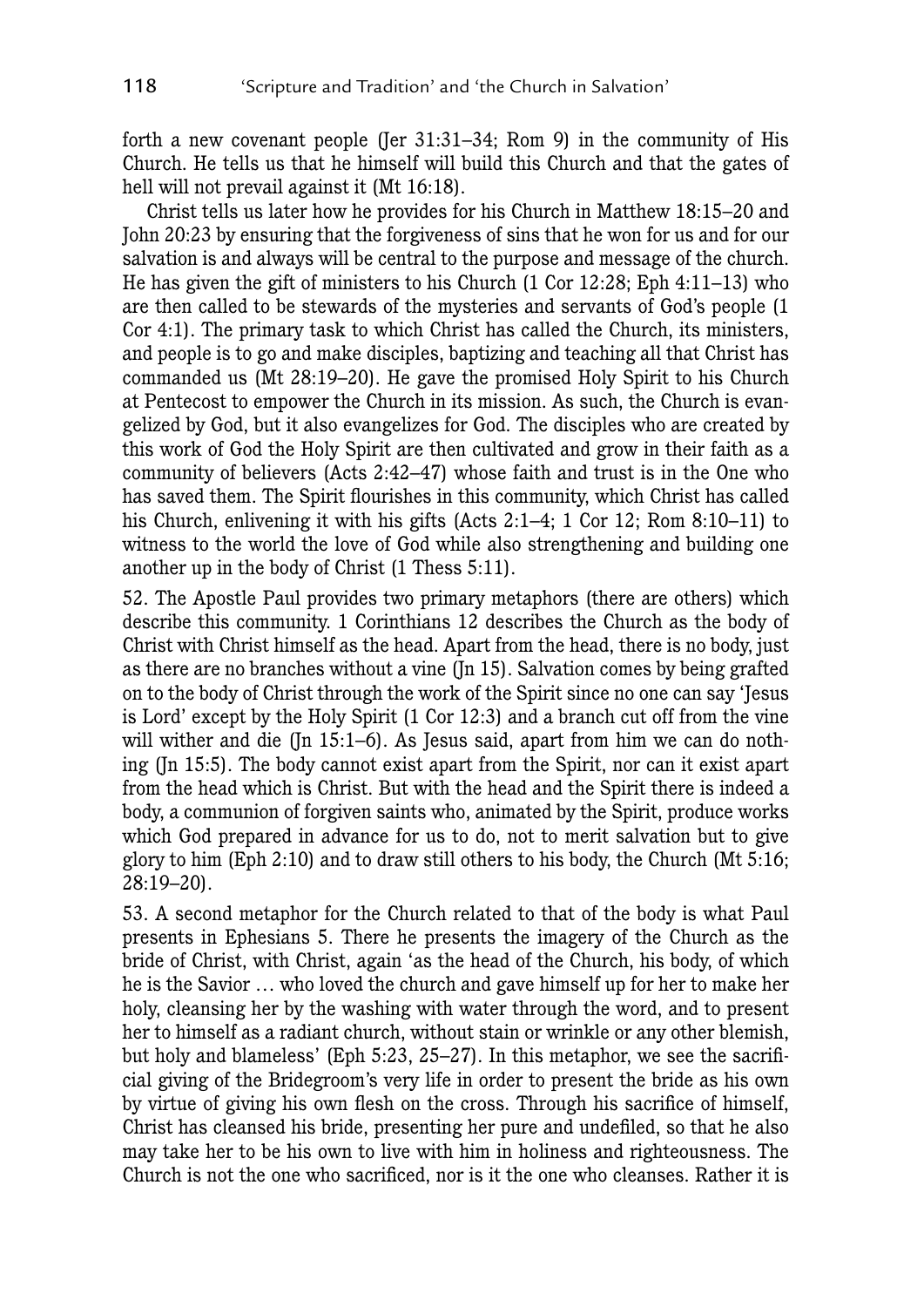the Bridegroom who sacrifices himself for his bride and cleanses her, he is the one who feeds and cares for her, i.e., for the members of his body (Eph 5:29–30). The bride, the Church, is in this sense joined to and submits to her Beloved; as such, she does what he himself has given her to do, promising that he will be with her until the very end of the age (Mt 28:19–20).

54. The Church, then, is God's gift to the world. While not all Evangelicals agree that the Creeds are authoritative, Catholics and Evangelicals can affirm that in the Creeds we found an expression of core Biblical teaching in many areas of doctrine, including the Church. After professing the Christian faith in God the Father and his work, in our Lord Jesus Christ and his life, and in the Holy Spirit and his sanctification of believers, we say that we believe 'in one, holy, catholic and apostolic church'. Christians profess faith in the Church which exhibits the marks of unity, holiness, catholicity19 and adherence to the apostolic faith and teaching.

But we do not believe in the Church in the same way that we believe in the divine persons of the Trinity confessed earlier in the Creed.20 When we say 'we believe in God the Father … in one Lord Jesus Christ, the only Son of God … and in the Holy Spirit, the Lord and Giver of life', we profess our faith in the work of salvation of the Father, the Son, and Holy Spirit. We put our confidence and faith in our triune God. We trust him and commit ourselves totally to him, our rock and our salvation. Our faith is in God alone, our salvation comes from him (Ps 62:2). The Church and its ministers are in service to this salvation wherever the marks of the true Church are found. The pure preaching of the Gospel and the right use of the sacraments/ordinances which Christ commanded his Church to observe (Mt 28:19; Mk 16:15–16; Lk 22:19–20; 1 Cor 11:23–25) are life-giving gifts for the nurturing and feeding of his flock.<sup>21</sup>

55. The Church is in service to the Gospel, as Paul says, because when Christ has reconciled us to himself he has also given to us the ministry of reconciliation, that is, that 'God was in Christ reconciling the world to himself, not counting their trespasses against them and entrusting to us the message of reconciliation' (2 Cor 5:19). The world will not hear this message of reconciliation apart from the Church, her ministers, and her people, who are to proclaim this message so that people may hear it (Rom 10:14–17; Mt 28:19–20). 'But how are they to call on one in whom they have not believed? And how are they to believe in one of whom they have never heard? And how are they to hear without someone to proclaim him?' (Rom 10:14 NRSV).

Therefore, the Church has the obligation and privilege to preach the Good

**<sup>19</sup>** See footnote 4.

**<sup>20</sup>** The English translation of the Creed can be misleading, because in Latin we say: *Credo in unum Deum, Patrem omnipotentem … Et in unum Dominum Iesum Christum … Et in Spiritum Sanctum … Et unam, sanctam, catholicam et apostolicam Ecclesiam.* We 'believe in' the Divine Persons, but the Latin text does not include 'in' before 'the Church'.

**<sup>21</sup>** Catholics would also point to Acts 2:11 (Confirmation); Jn 20:22–23 (Penance and Reconciliation); Jas 5:14–15 (Anointing of the Sick); Num 11:25; 1 Tim 2:5; Heb 5:10 (Holy Orders); and Matt 19:6; Gen 1:28; Mk 10:9 (Matrimony) to refer to the other five sacraments.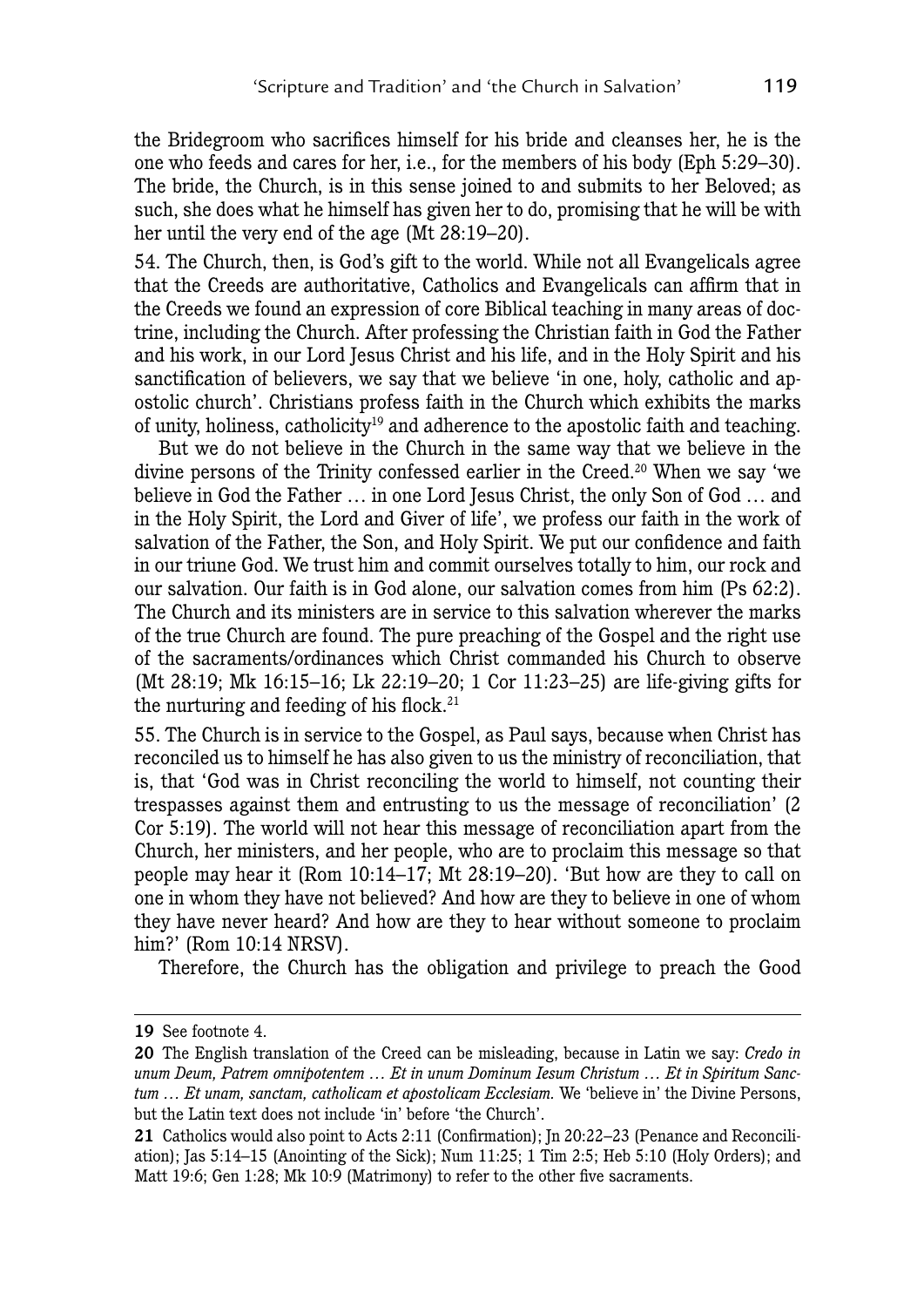News of Jesus Christ. The Church, as the body of Christ, is the usual place where the offer of salvation is heard and extended. By the power of the Holy Spirit, she proclaims Jesus Christ as Savior and Lord, with a view to persuading people to repent and come to him personally and so be reconciled to God and become part of his community of faith (Mt 4:17).

Salvation presupposes a conversion, a turning to God, and regeneration as we receive God's grace, resulting in a reorientation of life according to the new life revealed in Jesus Christ. For many if not most Evangelicals, baptism is the primary means by which God incorporates people into his Church (Mt 28:19). Once in the Church, it is expected that members of Christ's body will live out their Christian life in faithful service to him and one another.

#### *B. Words of Encouragement to Each Other*

56. As Evangelicals we are encouraged by:

- The seriousness shown by Catholics in upholding the Apostles' Creed especially as it speaks of the glorious reality of the Triune God and his gracious work that brings about 'the remission of sins';
- The renewed emphasis in Catholic teaching on the biblical metaphors of the church as they also relate to salvation (e.g. the people of God, the body of Christ, the temple of the Spirit), the diminished role of past understandings of the church that seemed to exclude other Christians from the possibility of salvation (e.g. *societas perfecta, ark of salvation);* and the view that 'separated churches and ecclesial communities' are used by Christ as a means of salvation;
- The more recent focus of the church and her ministers on the ministry and preaching of the Word as an increasingly important aspect of Christian faith and life both corporately and individually;
- The communal dimension of salvation we see evidenced over against individualistic tendencies which have characterized some trends in Protestantism;
- The insistence on the centrality of conversion, the many Catholic initiatives to take the Gospel of salvation to the whole world, as well as the more recent emphasis on a personal encounter with Jesus Christ for salvation.

57. As Catholics, we are encouraged by …

- The Evangelical trust and confidence in what God has done for us in Jesus Christ and the continuous loyalty of Evangelicals to the biblical teaching regarding God's promise of salvation as a matter of primary importance;
- The recognition that the strong Evangelical focus on the saving character of Christ's death is coupled with an equally strong focus on his resurrection from the dead and the hope which comes from it;
- The Evangelical conviction that there is no such a thing as a completely private Christianity; in other words, their understanding of salvation as relational, linking conversion and regeneration by water and the Word, leading to new life in Christ; and the conviction that conversion to Jesus Christ necessarily entails incorporation into the Church;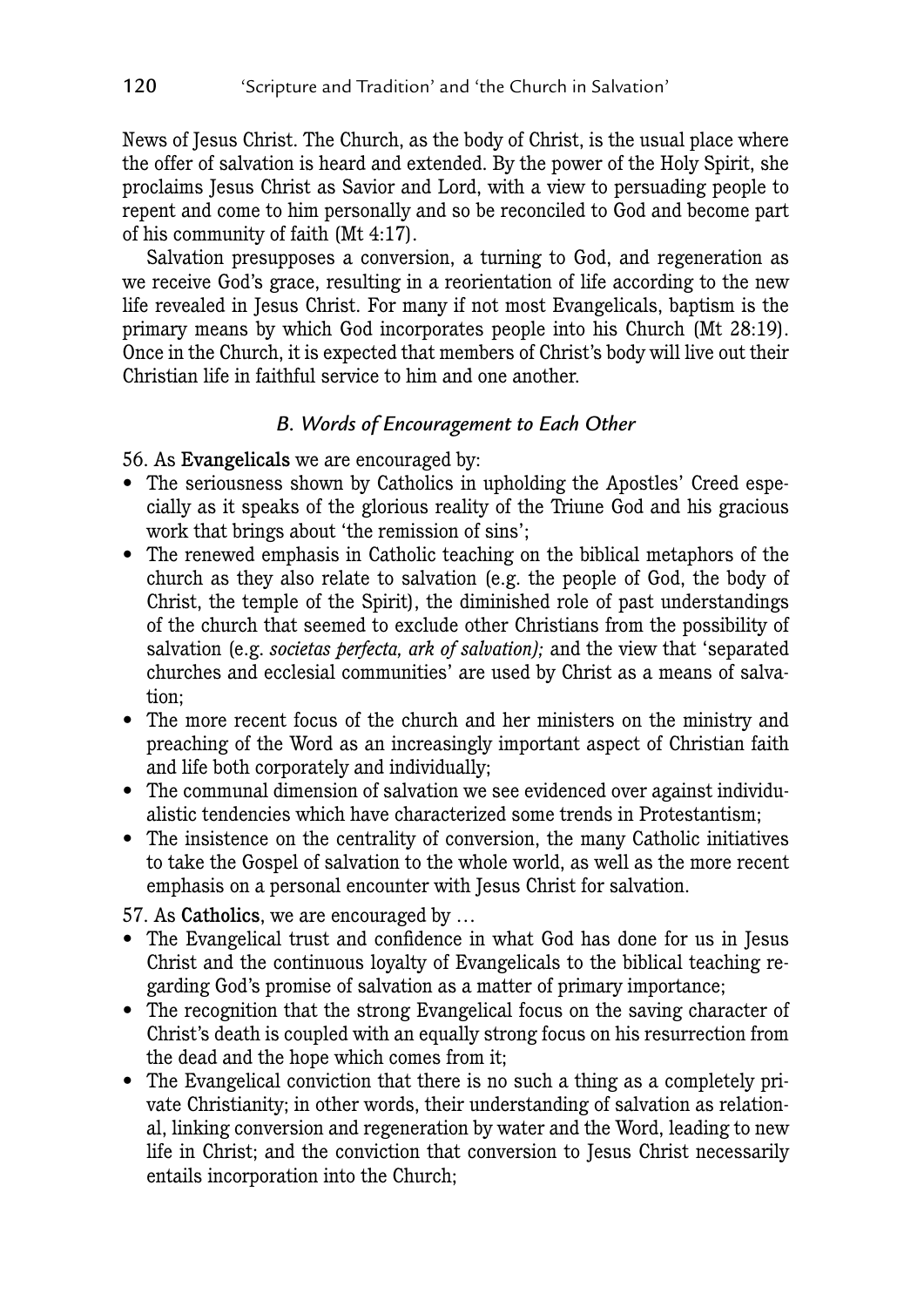- The Evangelical conviction that salvation is not reducible to such things as formal church membership, but summons forth an active life of discipleship;
- The Evangelical understanding that Christian faith leads to a strong commitment to evangelization and mission for the sake of the salvation of all.

#### *C. Fraternal Comments and Questions of Concern*

58. As foregrounding for our questions, we as Evangelicals would like to, first of all, make the following observation. We have noted and appreciated the Catholic emphasis in our discussions on the love and mercy of God when dealing with the question of the assurance of salvation. We can see that Catholics are convinced of both the love of God and the mercy of God, as well as the fact that God takes sin seriously. Therefore, when Catholics are asked about whether they can be sure of salvation, they will respond in hope and trust but also with what appears to Evangelicals as uncertainty. The uncertainty stems from the fact, they tell us, of being confronted by almighty God who is transcendent and holy but also all merciful, and yet still before whom we are unworthy because of our sin; this is the cause for the Catholic reticence about language of assurance of salvation, whereas Evangelicals speak of their confidence in being saved. But Evangelicals have come to realize that when Catholics speak of hope, they do so in the context of Romans 5:1–5 and 8:24–25 where it speaks of a hope that does not disappoint which is grounded in Christ. We also understand that Catholics are also concerned that the doctrine of the assurance of salvation of which Evangelicals speak can be misused to imply that those who do not express such assurance do not have faith, which is indeed what some Evangelicals often mean to say.

59. As Evangelicals, we appreciate the insight into the mercy of God and the humility that Catholics express in the face of the holiness of God. We understand that they do not feel it is their place to speak for God in saying that they can be sure of their own personal salvation: they would consider this as presuming on God. When Catholics are asked whether they are saved, they often will say 'I hope', or 'I trust.' As Evangelicals, we have come to realize through our discussion that when Catholics say they hope they are saved, they are not necessarily saying 'I hope I can do something to please God' or 'I hope I'm good enough', but they may well be saying that they trust that God is love and that God is faithful, and they are putting their hope in that love and faithfulness which is beyond anything they or we deserve. This love is revealed in the life, death and resurrection of Jesus Christ. And they hope for salvation, then, because they have experienced the mercy of God through the power of the Holy Spirit in their lives, and trust in his promise. To say, however, that they are saved as an accomplished fact, we understand, would be perceived as presumption on their part and is not in line with Catholic teaching.

60. Evangelicals would still like to ask Catholics, however:

• What practical hope and comfort can you give to those with troubled consciences or those who have fear concerning their eternal destiny, if they can only offer hope (Abraham's 'hope against hope', Rom 4:18)? Can Catholics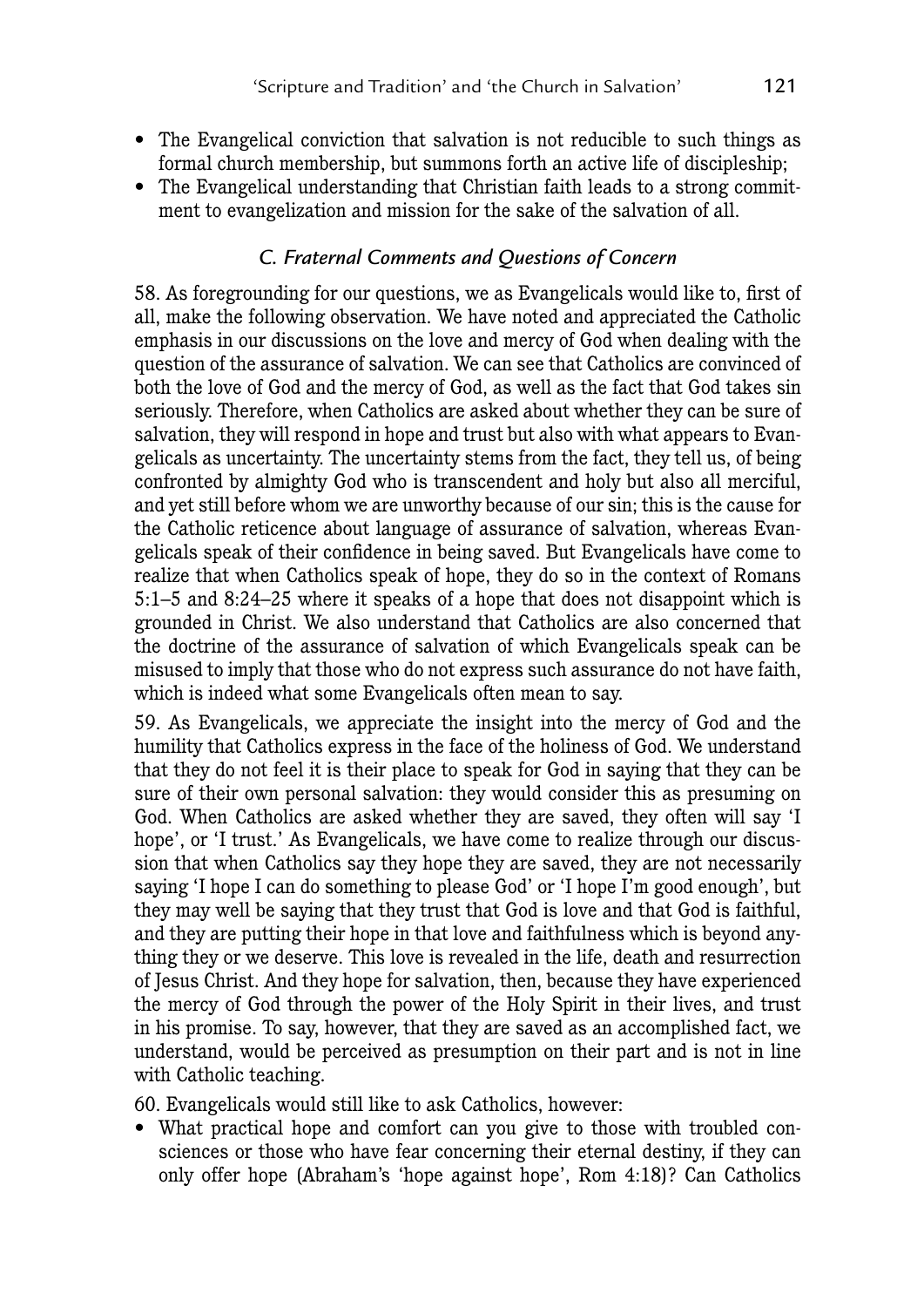live with the hope of the promise without the assurance of the fulfillment? What makes Catholics hesitate or doubt when we have the clear promises in Scripture that forgiveness is ours in Christ Jesus and that Christ himself wills our salvation (see Gen 3:15; Ex 15:2–3; Ps 62:2–3, 6–9; Is 53:3–12; Jn 3:16, 10:27–30; Rom 8:1–5, 26–39; 2 Cor 5:17–21; Eph 1:1–14, 2:8–10; 1 Thess 5:9–11; 1 Tim 2:4; as well as many others)?

- In the Second Vatican Council, you speak of the possibility of God offering salvation even to those who have not received the Gospel (*Lumen Gentium* 16) and that this belief is grounded in God's mercy. We Evangelicals have come to appreciate through our discussions the fact that you want to emphasize the mercy and love of God and that this view is grounded in the confidence you have that God loves all and wants all to be saved and come to a knowledge of the truth (1 Tim 2:4). The fact that Scripture does say that God is love (1 Jn 4:8), that God will be all in all (Eph 1:23), and every knee will bow in heaven and earth and under the earth (Phil 2:10–11) do emphasize the mercy of God, which we would also want to emphasize. And yet we still wonder if saying something on which Scripture has not spoken, i.e., the view that even those who have not received the Gospel can be saved, could still be misconstrued by some Catholics to lead to the conclusion that there is no need to evangelize (Mt 28:19–20)?
- From the Evangelical point of view, Christ's forgiveness, in view of the Last Judgement and beyond, not only does away with sin as enmity against God but also all the consequences of sin. There is no further need for cleansing after death because that cleansing has occurred by Christ on the cross which we appropriate by faith. In our discussions, when Evangelicals heard Catholics speak of purgatory, we heard you speak about the transforming work of God's mercy that you believe goes on even after death, where the purging of the effects of sin still needs to occur before one approaches the throne of God. While we understand that you do not see this purging as meritorious, we still would like to ask on the one hand where this can be found in Scripture, but also why purgatory is still needed if Christ has redeemed us completely in both soul and body? In this connection, we would also like to ask: If you truly believe in an all-merciful and loving God who redeems us in Christ and that it is not by your merits that you are saved and salvation is given, why do you continue to use the language of the treasury of merit, satisfaction, and indulgences?
- As far as churches which baptize infants, we require preparation for baptism. We Evangelicals understand that Catholics too require preparation for baptism and spiritual formation for the parents of the children, which is very important. But we also understand that the family many times does not appear in church after the Baptism which seems to make Baptism simply into a work that is performed. We would like to ask what follow-up occurs when an infant is baptized? Is the impression given that Baptism is just simply a work that needs to be performed? We were glad to hear that there is an emphasis on catechesis which needs to occur with the baptismal family, but what is the role of discipleship in relation to Baptism? Is the Church doing enough after the child is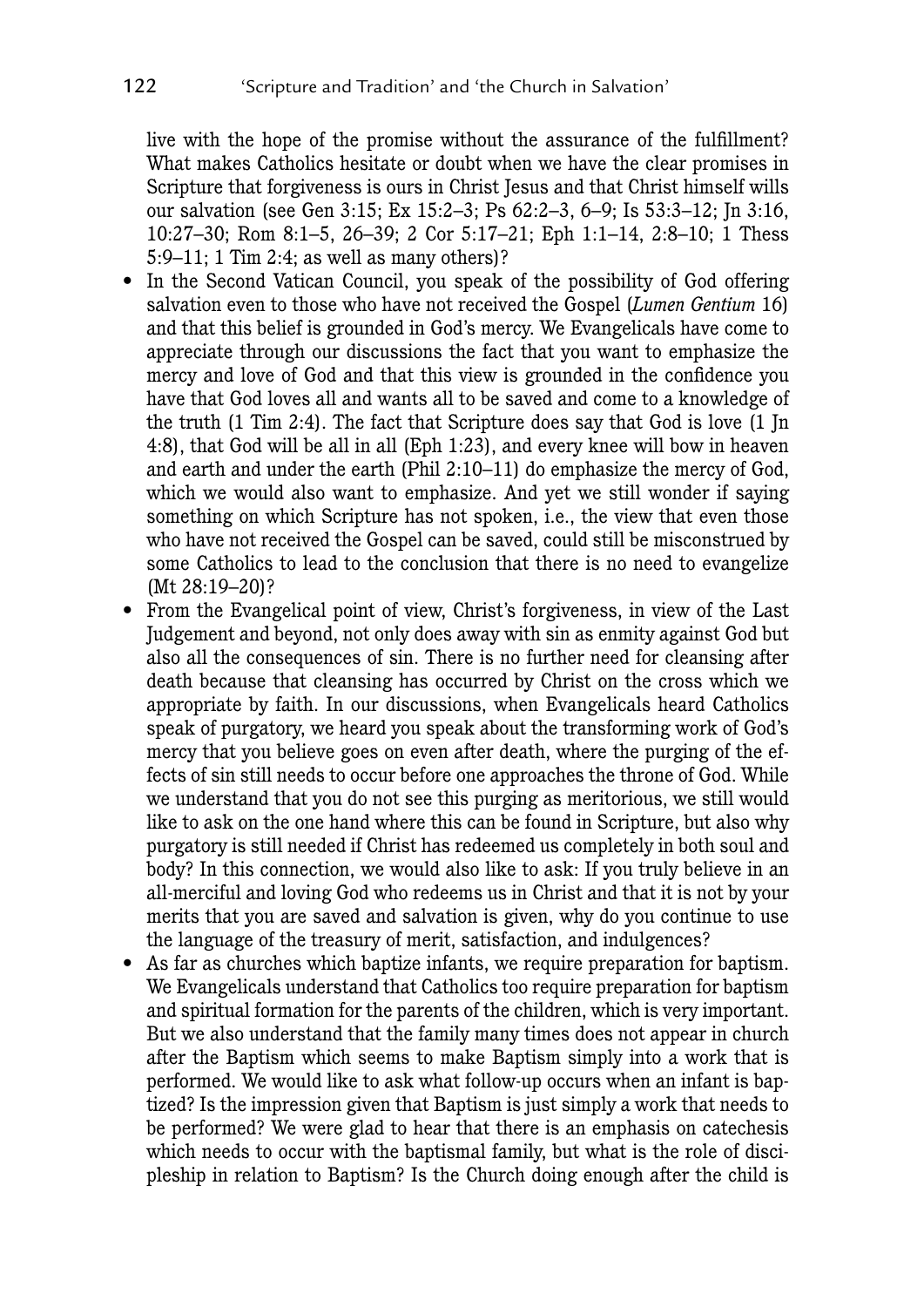baptized to ensure disciples are being made? What is the role of the clergy in this as well as the larger Church community?

• We have come to understand in our discussions that the sacraments play a central role in salvation, especially Baptism and the celebration of the Eucharist. We also have discerned that the efficacy of the sacraments in the Catholic Church is largely bound and tied together with the sacraments of ordination and more specifically episcopal ordination. On the one hand, we are grateful to hear you saying that our sacramental acts do accomplish something, although you are unclear what that something is. We also want to reaffirm that we know you do recognize our baptisms as valid and do not require a rebaptism. Nonetheless, because you tie the efficacy and benefit of the sacraments to the episcopal orders we still need to ask: Does not the way that your church restricts the full benefit of church acts to the ordained clergy of the Catholic Church still end up devaluing and ultimately calling into question what, if any, benefit occurs for the salvation of members in Evangelical churches? In other words, if the sacraments are central to the life of the church, but the sacraments of Evangelical churches (at least those which have them) do not accomplish as much in our churches as they do in Catholic churches, does not that end up saying that our ministry is less effective than the ministry which occurs in the Catholic Church? This also becomes a key issue with regard to absolution. Can Evangelicals who confess their sins and receive forgiveness from their pastor—or from a fellow Christian in those without ordained clergy—know for sure that their sins are forgiven?

61. As foregrounding to our questions, we as Catholics would note that our conversations have brought us much clarity into the Evangelical understanding of the assurance of salvation. As Catholics, we had thought that when you spoke of having been saved, you were saying that there was nothing further to be done; that you had a 'once saved always saved' mentality; and that you believed that you could then do whatever you wished and it wouldn't affect your salvation. We have now come to understand that this moment of assurance of salvation is a decisive point to be followed by turning back to Christ day by day, trusting in him only and referring daily to what God has done for you by his grace. We have been grateful to learn that you stress the need to be diligent in daily living your faithfulness to Christ through repentance and faith.

62. We have also learned that Evangelicals distinguish between certainty and security. In terms of a morally rational self-awareness of Christians, there may never be a certainty of salvation in the formal sense, but a certainty which gives peace with God to the conscience burdened with temptations. This happens when with faith you boldly appeal to God's promise in his Word in the face of your own weakness and temptation. We had heard in your claim of assurance or certainty a presumption, perhaps even an arrogance, in the self-referential claim that 'you have decided' to follow Jesus and were thus saved. Now we hear your focus on the promise of God, and your trust in that promise, which places things squarely on Christ's shoulders. Your assurance doesn't come from yourself, but from the work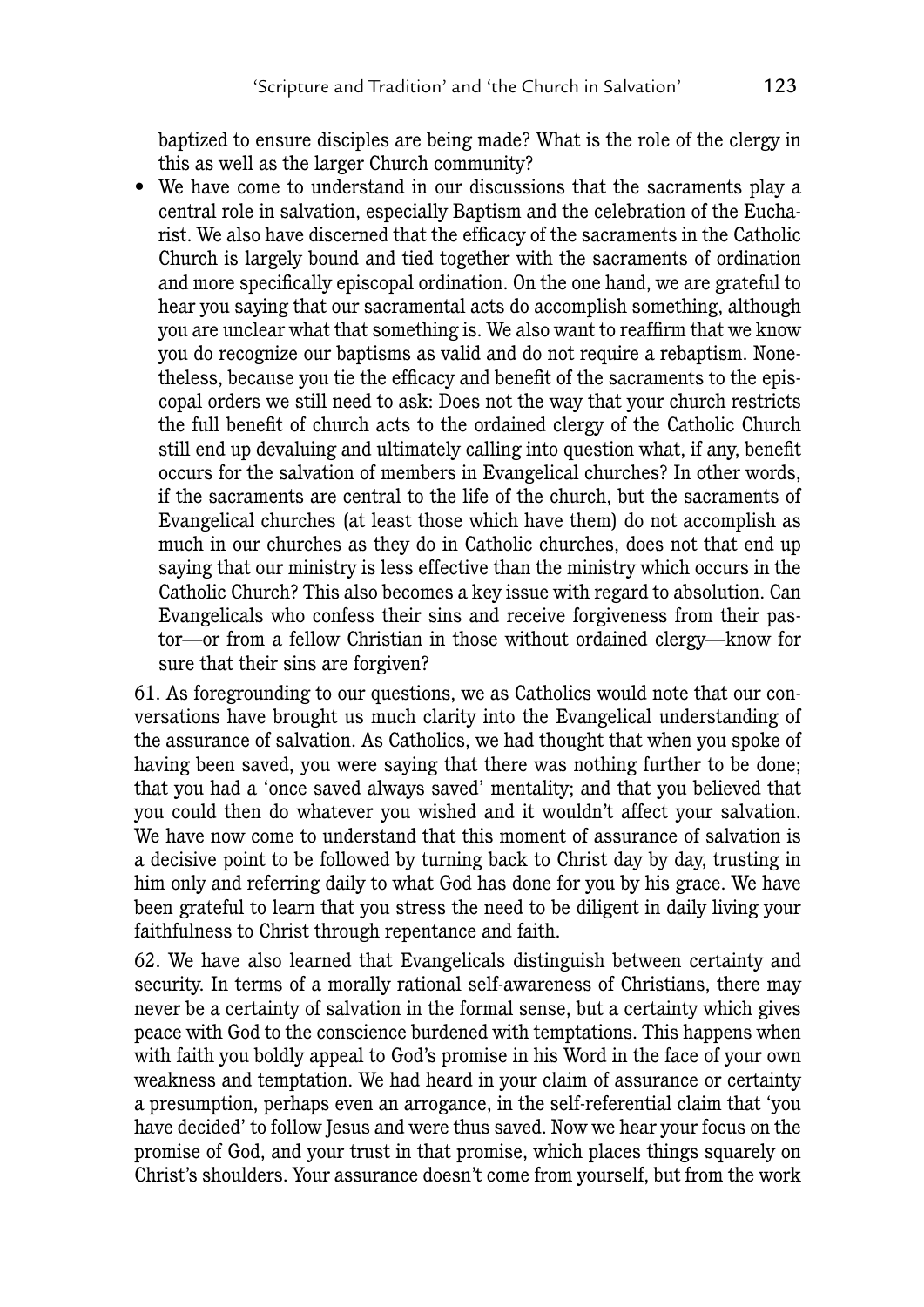that God has done in Jesus Christ and in his paschal mystery. The Gospel is the Good News of the promise of salvation, and you trust God and his promises, and thus have assurance and certainty.

There is not as big a gap between Catholic language of trust and hope and Evangelical language of assurance as we had thought. We too believe that God wants to forgive and redeem us, that God the Son died to forgive us and to reveal a boundless mercy to us. We too have heard this promise in the Scriptures, have felt it stirring in our inmost being, and hear in the Gospel an invitation to live in joy because God is doing for us what we cannot do for ourselves, in all of this, we have found more common ground than we had anticipated.

63. Catholics nonetheless would like to ask Evangelicals the following questions:

- We often find the language that we hear from you—in the personal claim that 'I am saved' and in the hymn refrains 'Blessed assurance, Jesus is mine', and 'I have decided to follow Jesus'—seems to place the focus on the person's decision and personal conviction, and not God's decision. The subsequent question to others 'are you saved?' often lacks the nuance of the way in which God calls and converts us. In practice, how does this language move past a selfreferential focus to place the emphasis on the great mercy and faithfulness of God?
- We have come to understand that there is some divergence among Evangelicals about whether or not you can lose your salvation and that there is no one definition of 'assurance of salvation". Addressing in particular Evangelicals who hold that the gift once received cannot be lost, how do you deal with those who tum away from the faith or don't seem to take seriously the daily challenge to be faithful to the Gospel? How do you deal with sin committed after giving your life to the Lord? And how do you interpret Heb 6:4–6, which speaks of turning away from the Gospel after having "tasted the goodness of the word of God and the powers of the age to come"?
- How does the confidence that comes with the assurance of salvation allow you, in your evangelizing efforts, to recognize with humility the many ways that God has been at work in the other (mindful that God's engagement with others is always larger than our efforts); in particular, what is an appropriate pastoral approach to those who do not claim the same assurance of salvation, although they confess faith in Jesus Christ as Lord and profess the Gospel of salvation?
- When Catholics listen to Evangelicals, we understand the desire for an explicit biblical warrant for doctrines such as purgatory. We also understand that Evangelicals wish to affirm the efficacy of the saving action of Jesus' death on the cross. For Catholics, purgatory is the state of those who die in God's friendship, assured of their eternal salvation, but who still have need of purification to enter into the happiness of heaven. We believe that because of the communion of saints, the faithful who are still pilgrims on earth are able to help the souls in purgatory by offering prayers in suffrage for them, especially the Eucharist. While the explicit scriptural warrant for purgatory is in the book of Maccabees in the Septuagint (2 Macc 12:46), which is not accepted as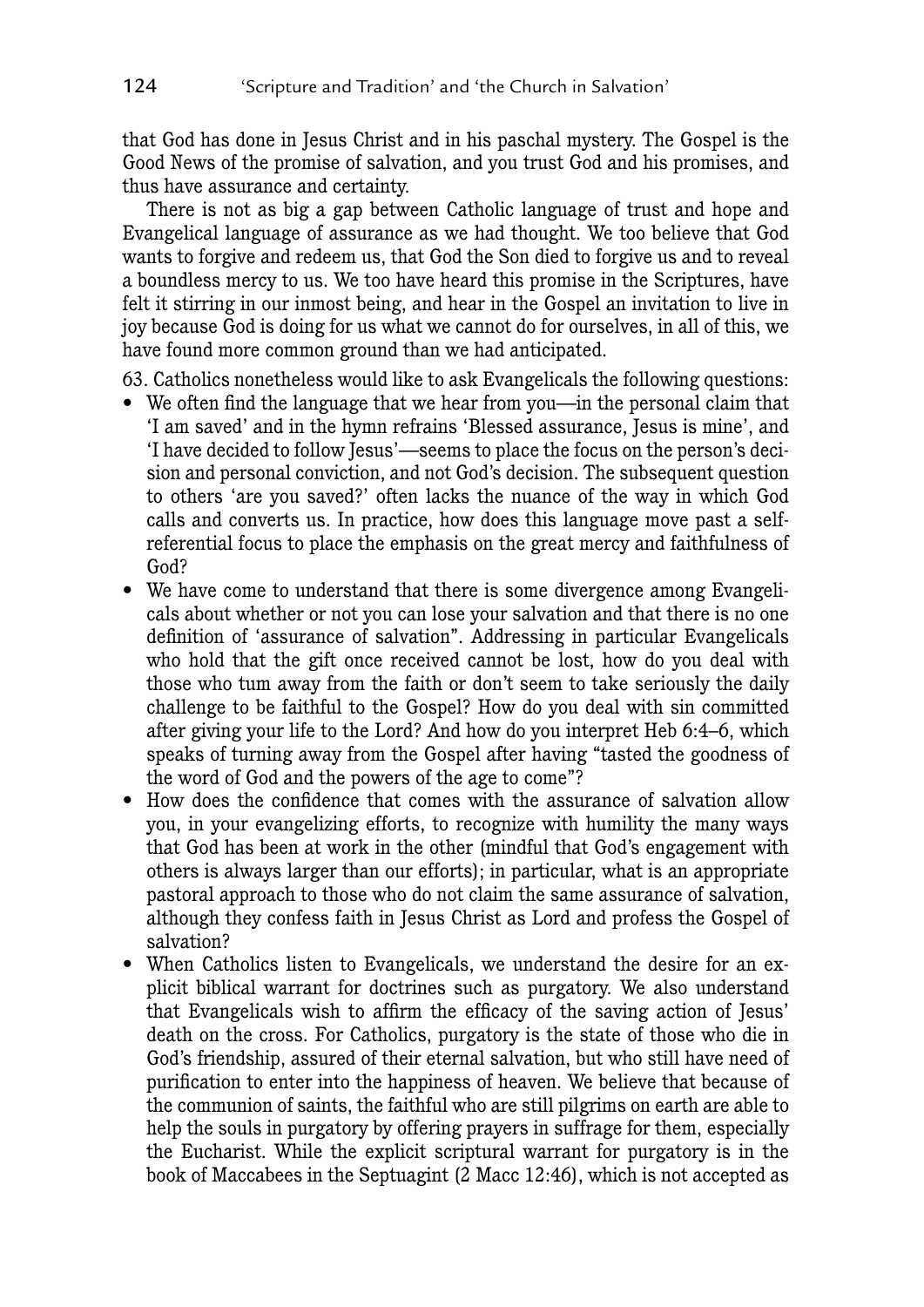Scriptural by Evangelicals, there is reference in the Old Testament to punishment for sin even after one has received forgiveness (2 Sam 12:13–18). In the New Testament, as well as in the Old Testament (Ps 15:1–2), there is reference to the need for purification because nothing unclean will enter the presence of God in heaven (Rev 21:27 and Mt 5:48). Heb 12:22–23 speaks about a way, a process, through which the spirits of the "just" are "made perfect." 1 Cor 3:13–15 and Mt 12:32 affirm there is a place or state of being other than Heaven or Hell. While affirming the once for all saving power of the cross, which Catholics also affirm, might there be an openness from Evangelicals to the possibility of recognizing such an intermediate state of purification as compatible with Scripture? Could you understand the communion of saints as having a role to play in this period of purification?

- Regarding the possibility of salvation for the non-Christians, we have heard from you that Evangelicals do not want to presume on the mercy of God and extend hope beyond what Scripture explicitly states in this regard. We also appreciate and agree that the Gospel is to be proclaimed to all creatures, and share a sense of obligation and privilege to preach Jesus Christ to those who have never heard the Gospel message. Yet faced with those who died without having heard the Gospel preached, or heard it proclaimed in a way that lacked integrity, we would suggest that the great mercy revealed in the Paschal Mystery of Jesus' dying and rising gives us grounds for a profound hope that such persons should not be automatically excluded from God's salvific plan and they too can obtain eternal salvation through Jesus Christ. The Second Vatican Council noted that a sharing in the paschal mystery is made possible "not only to Christians but to all people of good will in whose hearts grace is secretly at work. Since Christ died for everyone, and since the ultimate calling of each of us comes from God and is, therefore, a universal one, we are obliged to hold that the holy Spirit offers everyone the possibility of sharing in this paschal mystery in a manner known to God" (*Gaudium et Spes* 22; cf. *Lumen Gentium*  16, *Ad Gentes* 7). While it is neither our mission nor our biblical calling to give a definite answer to what God will do, we trust that God's mercy is much greater than ours and dare to hope that God's offer of salvation will extend well beyond the parameters of the Church. This affirmation, however, does not exempt Christians from proclaiming the Gospel unto the ends of the earth; this mission remains of utmost importance. We would ask Evangelicals if the same paschal mystery which allows you to speak of an assurance of salvation for believers would not allow you to have a more hope-filled view of the possibility of God offering salvation to nonbelievers in a way that is known only to God?
- In our conversations, we have appreciated the emphasis Evangelicals place on eternal salvation, which of course is central to the Scriptures. And yet in our conversations, we often heard an emphasis on salvation in the next life without much consideration for the human condition in this life. Perhaps this was due to the limited number of topics discussed. Still, we would want to ask: does the fact that you are saved make any difference for this life (Is 58:6- 7; Heb 13:1–3; Mt 25:31–46)? Could there be some benefit to balancing your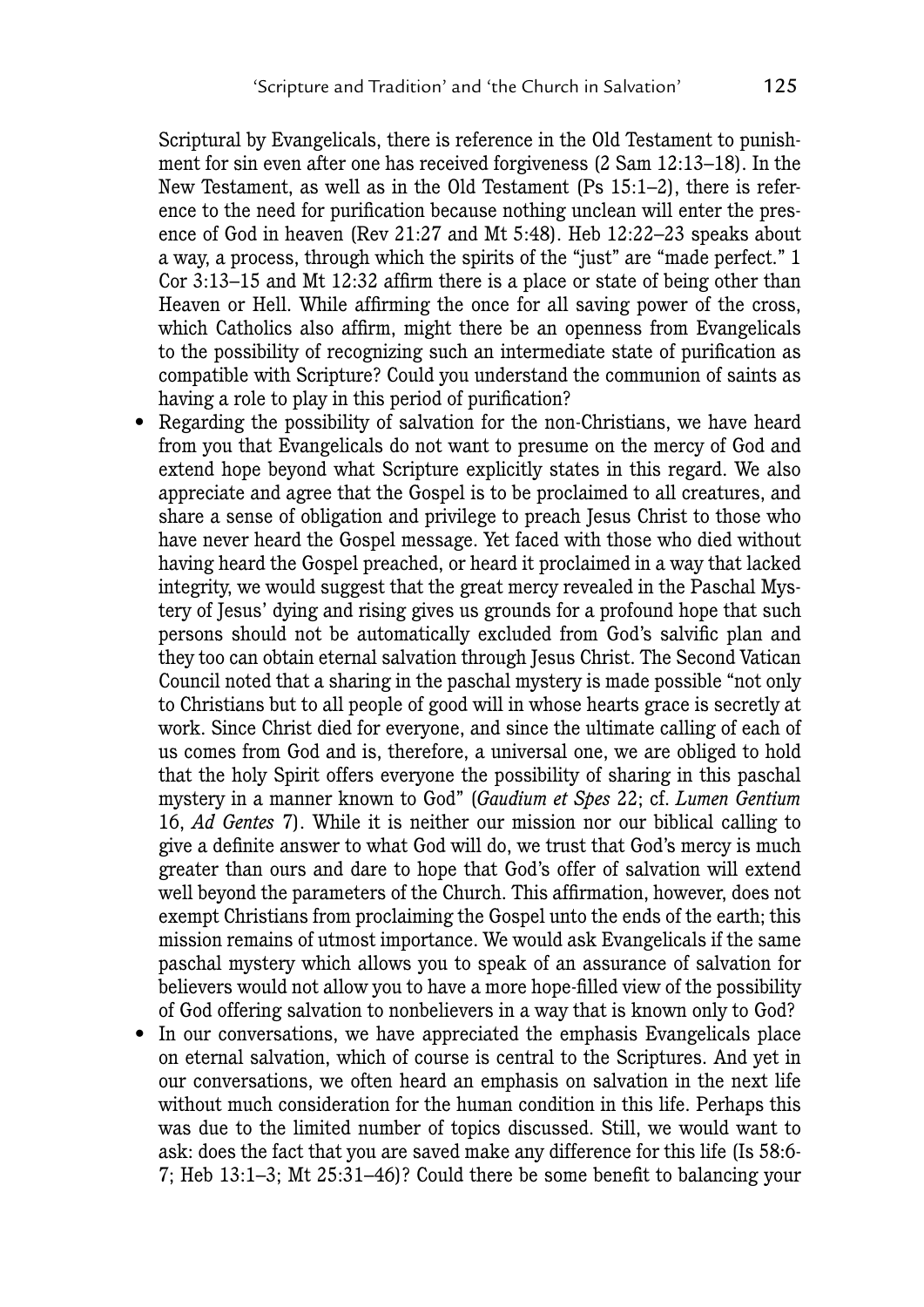concern for the next life with Jesus' teaching on the Kingdom of God for this life with its concerns for social justice and the welfare of humanity? Might we look for transformation in the present world as well as the world to come?

• There is much to appreciate among Evangelicals with their vibrant worship life and the commitment many of the churches seek from their membership. We understand that there are differences among Evangelicals regarding the role of the sacraments in the life of the Church. There does seem to be at least some agreement that Baptism and the Lord's Supper play an important part in our Lord's teaching about the Church and the benefits they bring to the believer (Mt 28:19; Mk 16:16; Jn 3:3; Tit 3:4–7; Mt 26:26–29; Mk 14:22–25; Lk 22:14–23; In 6; 1 Cor  $11:17-34$ .<sup>22</sup> Mindful of the differences between various Evangelicals about the place of the sacraments in the life of the Church, Catholics would want to ask differing questions to different Evangelical churches, including the following: Why have the sacraments lost their primary role, and what might you be missing by not celebrating the sacraments? How can they be recovered as gifts of God to his people as expressed in the New Testament? Do all forms of worship and sacred actions have the same value in your tradition? Is it contrary to the New Testament to define sacred actions as signs and instruments of salvation? Is the Sunday celebration of the Lord's Supper not a privileged place where the Gospel is heard and the faith is lived, proclaimed and professed? Could Evangelicals gain insight about the sacraments/ordinances by retrieving the teachings of the different Reformers? Could Evangelicals begin to study how these gifts of God might be put to a deeper and more prominent use in the life of the Church?

64. Catholics and Evangelicals rejoice in the gifts of salvation and the Church which God has given to the world he loves so much. They are gifts freely given, and freely received. The Scriptures tell us that from the beginning the Church has been a part of God's plan for salvation (Eph 1:4–10, 22–23). Christ has told us how he provides for his Church ensuring that the forgiveness of sins he won for us and for our salvation will always remain central to the purpose and message of the Church. Both Evangelicals and Catholics rejoice in the gift of the ministry of reconciliation which is given to the Church by Jesus Christ. "There is salvation in no one else, for there is no other name under heaven given among mortals by which we must be saved" (Acts 4:12 NRSV). Having received this gift from the crucified and risen Lord, the Church is then entrusted and empowered by the Holy Spirit to deliver that message of hope and forgiveness to our world in desperate

**<sup>22</sup>** Catholics understand that there are seven sacraments, all instituted by Jesus Christ our Lord, though the Church identifies Baptism and Eucharist as major sacraments. The sacraments are 'the masterworks of God' (St Augustine, *De civo Dei.* 22, 17), 'powers that come forth from the Body of Christ, which is ever living and life-giving' (CCC 1116; cf. Lk 5:17, 6:19; 8:46). The sacraments are for the Church and they make the Church, since 'they manifest and communicate … the mystery of communion with the God who is love, One in three persons' (CCC 1118). Catholics are convinced that in a sacrament, the Church does more than profess and express its faith; it makes present the mystery it is celebrating.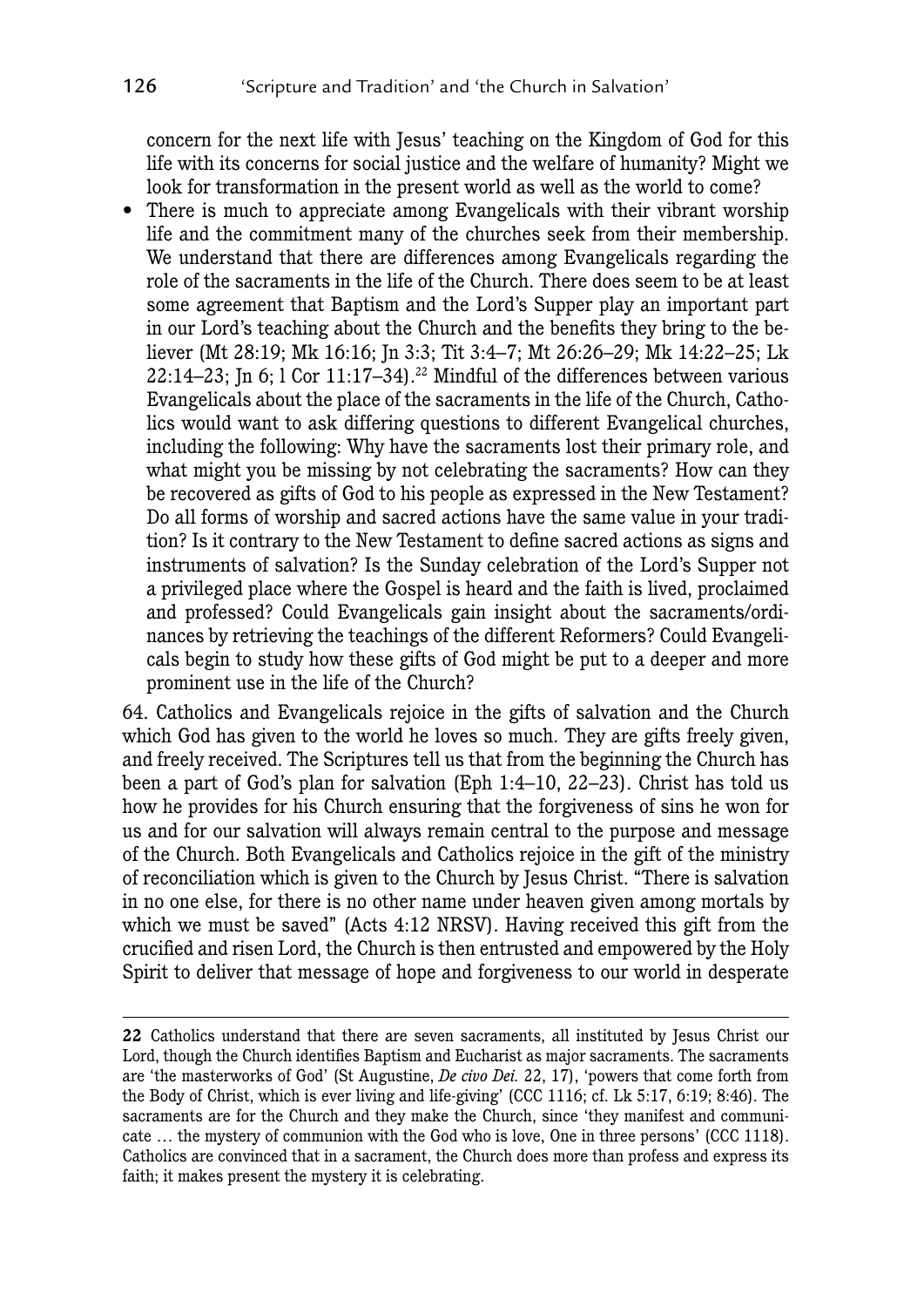need of reconciliation with its creator. In the words of the Samuel J. Stone hymn sung by many Catholics and Evangelicals:

The Church's one foundation Is Jesus Christ her Lord, She is His new creation By water and the Word. From heaven He carne and sought her To be His holy bride; With His own blood He bought her And for her life He died.

# Conclusion

65. We are committed Christians—Catholics and Evangelicals—from Guatemala, Colombia, Brazil, the Philippines, Ghana/Kenya, Spain, Italy, Germany, Canada and the USA. We come from places where there are very good relations and places where the relations are marred by tension and mistrust. But we were entrusted to represent our own ecclesial traditions faithfully and to reflect the realities of Catholic and Evangelical relations around the globe. It became clear early on that Evangelicals represent a wide diversity of Christian communities. Each community had its own perspective to offer which, while challenging at times, also offered the opportunity to discover the rich and legitimate diversity of the people of God, as well as the bonds of communion.

66. One purpose of this consultation was to learn from one another and also to challenge one another in what we believe, teach and confess. A second purpose was to clarify the current state of relations between us and to provide a way forward that would help us to improve those relations where there are difficulties and to support and encourage those places where the situation is more positive. During the consultation, we also had the opportunity to see the deep and committed faith of our partner even as we also were able to share our own faith experiences in an open and candid way. We also sought to address issues of doctrine and practice, always attentive to the perspective of the local communities.

67. Over the past six years, we have built up trust with our dialogue partners, allowing us to address difficult issues in a frank but gracious way. We invite our churches to take time to engage in a process of study and reflection on the issues, challenges, and questions they will encounter in this document. Our consultation has learned that it is when we respect and treat one another in a Christian manner that our communities are able to make progress in our relationships with one another in Christ. In humility, we have learned that we must put aside our own self-assurances and focus on Jesus Christ, "the way, the truth, and the life" (Jn 14:6). We have also learned that we need to understand the words of the other as they are intended. We each came with preconceptions of the other, but we have opened up to listen to and discover how the other views the doctrines chosen for discussion in this consultation: Scripture and Tradition, and the Church and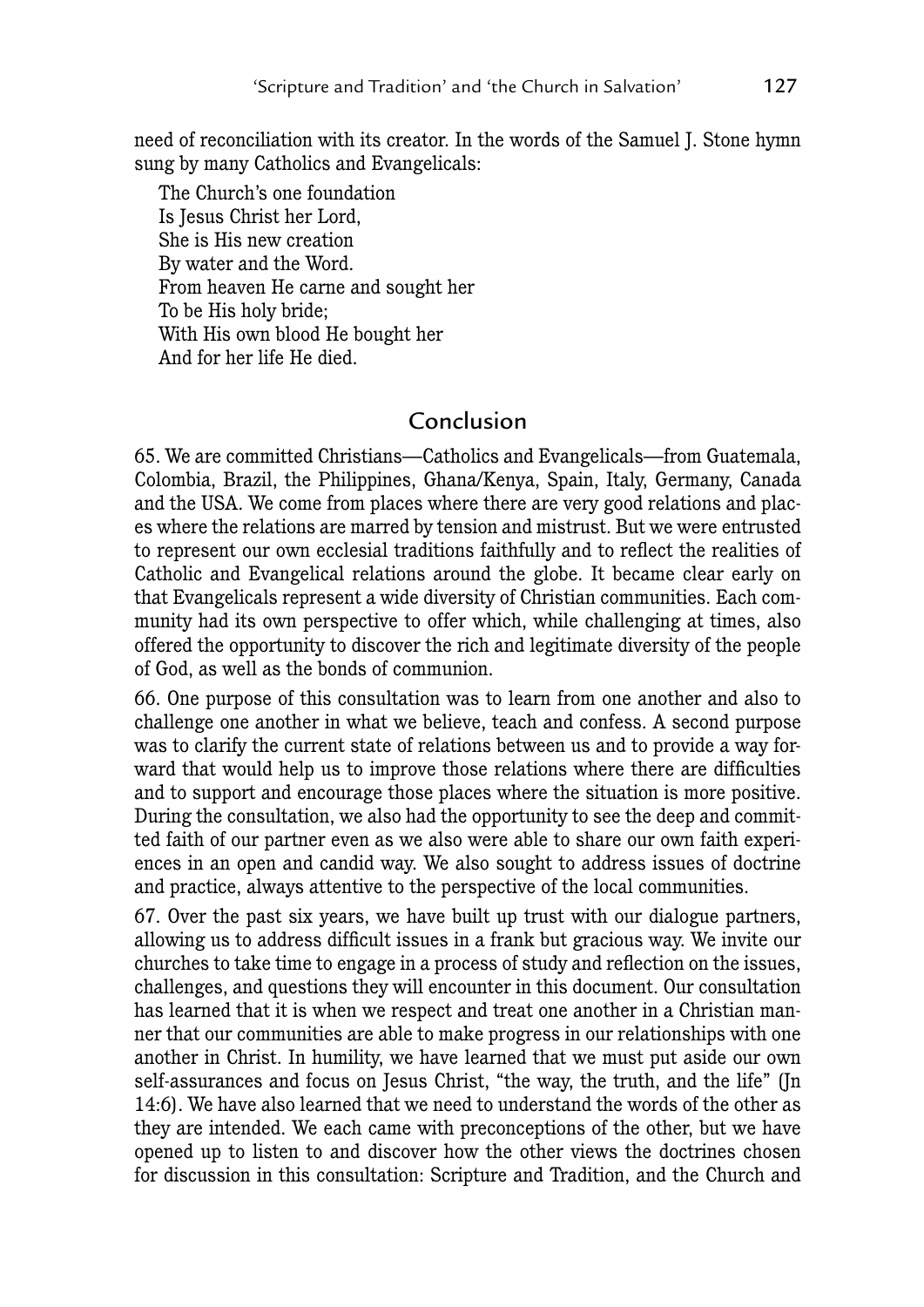salvation. We entered into new experiences and insights that we might not have had otherwise. Through these experiences, we have come to know one another and ourselves better.

68. Our consultation has confirmed that real differences remain between Evangelicals and Catholics about certain aspects of the life of faith, but also that we share convictions about Jesus that ground our call to mission. As well, our communities share similar convictions about the Christian life: Christ is forming us by the Holy Spirit into a faithful people called together and sent into the world to obey and serve Him by participating in his life and mission. The Lord calls us not only to enter into conversation but to live out the implications of that conversation. The unity he desires for his disciples is not a theoretical unity but a lived one, "so that the world may believe" (Jn 17:21).

69. In this concluding section, it is our intent to address local communities of Evangelicals and Catholics worldwide, mindful of very diverse contexts and states of relations. We would invite them to consider both the convergences noted in the text above and the areas of divergence and mutual questioning. Where there have points of agreement or convergence, we would invite local communities to ask: what does this then make possible for us? What can we appropriately and responsibly undertake together, without compromising our convictions, without overstating our current level of agreement? How is the Lord asking us to grow together at this moment in time?

70. There are limits to what can be said in response to each of these questions. Furthermore, there will be differences from place to place. What is possible in Canada may not be possible in Guatemala; what is possible in Germany may not be possible in Spain.23 We also recognize that it took our international consultation years of getting to know each other and engaging in discussion before some of these convergences could be confirmed. If at first glance in your local situation, significant steps forward do not seem possible, or the convergences named seem problematic, we would encourage you to ask each other the questions you have and to discuss them; and we would nevertheless encourage you to ask what small steps are possible here and now. In all of this, we are mindful that reconciliation is always the work of God, not us; but the Lord has invited us to play our part in our reconciliation towards one another.

71. In those areas where our conversation has noted convergences, we would invite you to ask the following questions:

• In light of those convergences, how is it possible to cooperate in building up the common good and strengthening the community? Are there things that are critical for our communities to do together now?

**<sup>23</sup>** In some parts of the world, Catholics and Evangelicals speak of engaging in 'common mission'. By this they are not speaking about planting churches together, but rather, jointly pursuing humanitarian objectives, working together for justice, peace, human rights, and the common good. In other parts of the world, Evangelicals and Catholics would be very uncomfortable with language of common mission.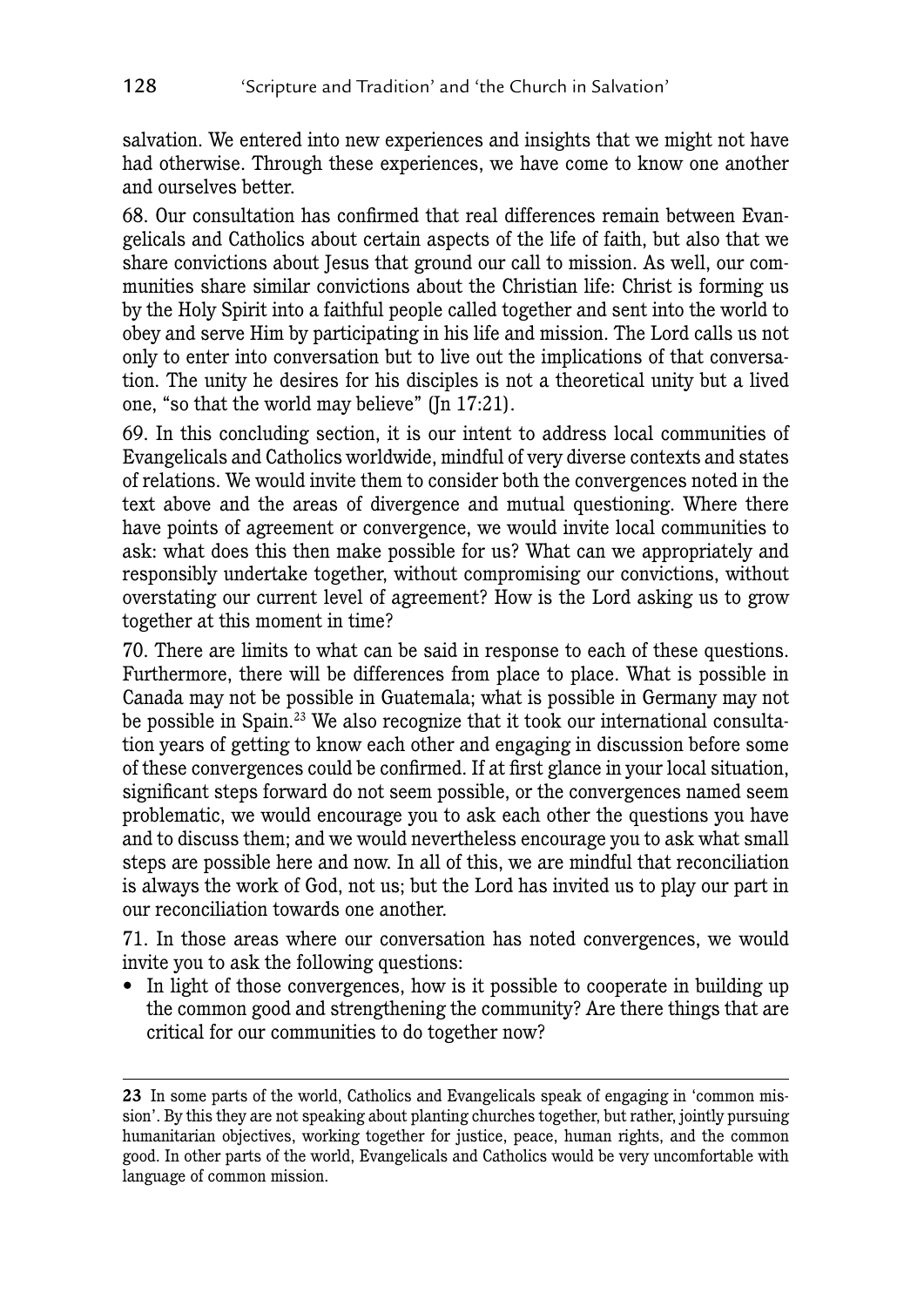- In light of social and moral upheaval in the world around us, and of the world's need to hear the Gospel of Christ, how can we responsibly witness together to our shared values, addressing some of the social and political questions in our world that we are facing today? Should we take the opportunity of the 500th anniversary of the Reformation to reflect together afresh on what the Gospel means for us and how it brings good news to our needy world?
- While for some Evangelicals and Catholics, praying together is not seen to be acceptable, many would want to ask: Are there any times and places where it would be appropriate for us to pray together? If yes, what ought to shape our common prayer?

72. We would also invite you to ponder the divergences and questions which our document has noted. As we have stated, divergences and remaining questions need not signify the end of our relations, but can fruitfully set the agenda for future discussions. While convergences may appropriately lead us to common action and growth in our relations, further clarity about convergences and divergences alike can lead us to study, especially at a local level, so that what we hold in common and what separates us might be better understood. A key feature of this document was the mutual questioning in a spirit of striving to understand. Some of these questions we asked could be fruitfully discussed on a congregational level; others might be better discussed in ministerial associations or in seminaries and theology faculties. The questions that we have asked each other are not exhaustive. We have asked them in part to stimulate discussion, selfunderstanding, and learning, about the other, and about ourselves.

73. Perhaps we haven't been asking your questions at all. Perhaps your local experience suggests more convergences than we have named; perhaps less. We encourage you to ask further questions in your own context, using the methodology which we used. We invite you to consider gathering together a group of interested Evangelicals and Catholics in your area to hold a series of discussions on matters of importance in your own contexts. It needn't be complicated. Choose a subject that you would like to address, of mutual interest, and invite participants to offer presentations or share on what is being discussed. Enter into the process with your convictions, but also with humility and an open heart. Ask each other questions, and listen deeply to the responses of your conversation partner. Look for areas where you can encourage each other, where you can learn from the other. Try to answer each other's questions, and ask new questions. Pray that the Holy Spirit guide your conversations. The World Evangelical Alliance and the Pontifical Council for Promoting Christian Unity would be grateful to hear the results of your conversations.

74. Finally, we invite you to view dialogue and consultation as a way of engaging your faith, and as a standing together before Christ. Christ is the truth and the fullness of truth can only be found in him. We invite you to consider joining us in pledging ourselves to mutual conversation, consolation, and continuation in admonishing and encouraging one another to remain faithful to the Word who gave us his word that he would be with us to the end of the age (Mt 28:20).